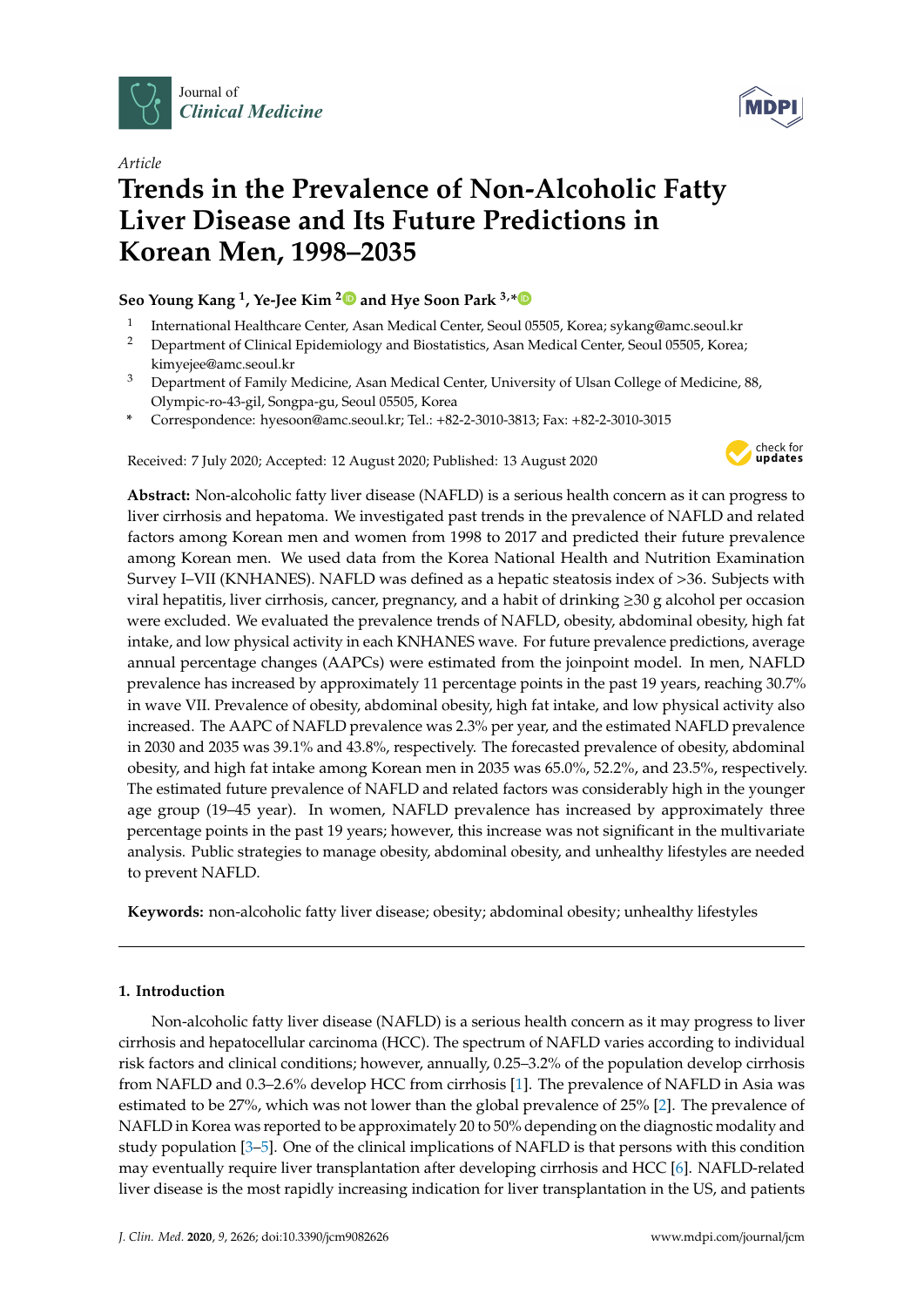with this disease are more susceptible to cardiovascular complications and sepsis after transplantation than those without [\[7,](#page-12-5)[8\]](#page-12-6).

There are sex differences in the prevalence, risk factors, and clinical outcomes of NAFLD. In general, the prevalence of NAFLD is higher in men than in women, and men have worse clinical outcomes [\[9\]](#page-12-7). A multi-national cohort study conducted among patients with biopsy-confirmed NAFLD showed that the overall mortality, transplantation rate, and incidence of HCC were higher in men [\[10\]](#page-12-8). The risk for HCC was about twofold higher in men, and men developed HCC at earlier fibrosis stages than women [\[10](#page-12-8)[,11\]](#page-12-9).

Obesity, abdominal obesity, unhealthy dietary factors, and low physical activity are well-recognized risk factors for NAFLD. Worldwide, the prevalence of obesity and the prevalence of NAFLD are highly correlated with each other, and abdominal obesity increases the NAFLD risk even after adjustments for body mass index (BMI) [\[12,](#page-12-10)[13\]](#page-12-11). Excessive fat intake plays a key role in NAFLD development, and a sedentary lifestyle is associated with NAFLD [\[14\]](#page-12-12). The increasing prevalence of obesity and abdominal obesity along with a Westernized diet and low physical activity contributes to the increasing prevalence of NAFLD in Asia.

Such an increase in the prevalence of NAFLD has serious implications for public health, and formulation of comprehensive public strategies will be required to prevent NAFLD. To cope with the increasing prevalence of NAFLD, it is important to understand the past and future trends of NAFLD and its risk factors. Therefore, in this study, we investigated the trends in the prevalence of NAFLD and associated risk factors among Korean men and women using a nationally representative sample. More specifically, we evaluated the trends in the prevalence of NAFLD, obesity, abdominal obesity, high fat intake, and low physical activity from 1998 to 2017. Furthermore, we predicted the future prevalence of NAFLD and associated factors up to 2035 among Korean men.

#### **2. Materials and Methods**

#### *2.1. Data Source and Study Population*

We used the data from the Korea National Health and Nutrition Examination Survey (KNHANES) wave I–VII (1998–2017). The KNHANES, conducted by the Korea Centers for Disease Control and Prevention, is a nationwide representative cross-sectional survey that applies stratified, clustered, multistage probability sampling based on geographic area, age, and, sex. The KNHANES consists of seven waves as follows: wave I (1998), wave II (2001), wave III (2005), wave IV (2007–2009), wave V (2010–2012), wave VI (2013–2015), and wave VII (2016–2018). The sampling strategies and survey items are slightly different in each wave. Additional information about the study design and methodology has been previously reported [\[15\]](#page-12-13). Of the 200,713 participants in KNHANES I–VII, we excluded those with age <19 years ( $n = 51,129$ ), with hepatitis and/or liver cirrhosis ( $n = 4272$ ), with cancer ( $n = 3211$ ), with a habit of drinking ≥30 g alcohol per occasion (*n* = 37,659), with pregnancy (*n* = 532) or with missing responses precluding the determination of alcohol status (*n* = 94,744), and with missing values precluding the evaluation of NAFLD status (*n* = 119,686). With regard to hepatitis and/or liver cirrhosis status, participants were asked to report whether they had been diagnosed with hepatitis B, hepatitis C, and/or liver cirrhosis from a physician. Concerning alcohol consumption, participants were asked to provide the amount of alcohol drinking per occasion in the past year. After the exclusions, a total of 10,870 men and 30,078 women were included in the final analyses. All participants provided written informed consent before participating in the KNHANES. The study protocol conforms to the ethical guidelines of the 1975 Declaration of Helsinki as reflected in a priori approval by the institution's human research committee.

#### *2.2. Assessment of Lifestyle Characteristics*

Dietary variables were evaluated using the single-day 24-h recall method. Trained dieticians visited each participant's residence and conducted in-person interviews using a food consumption table.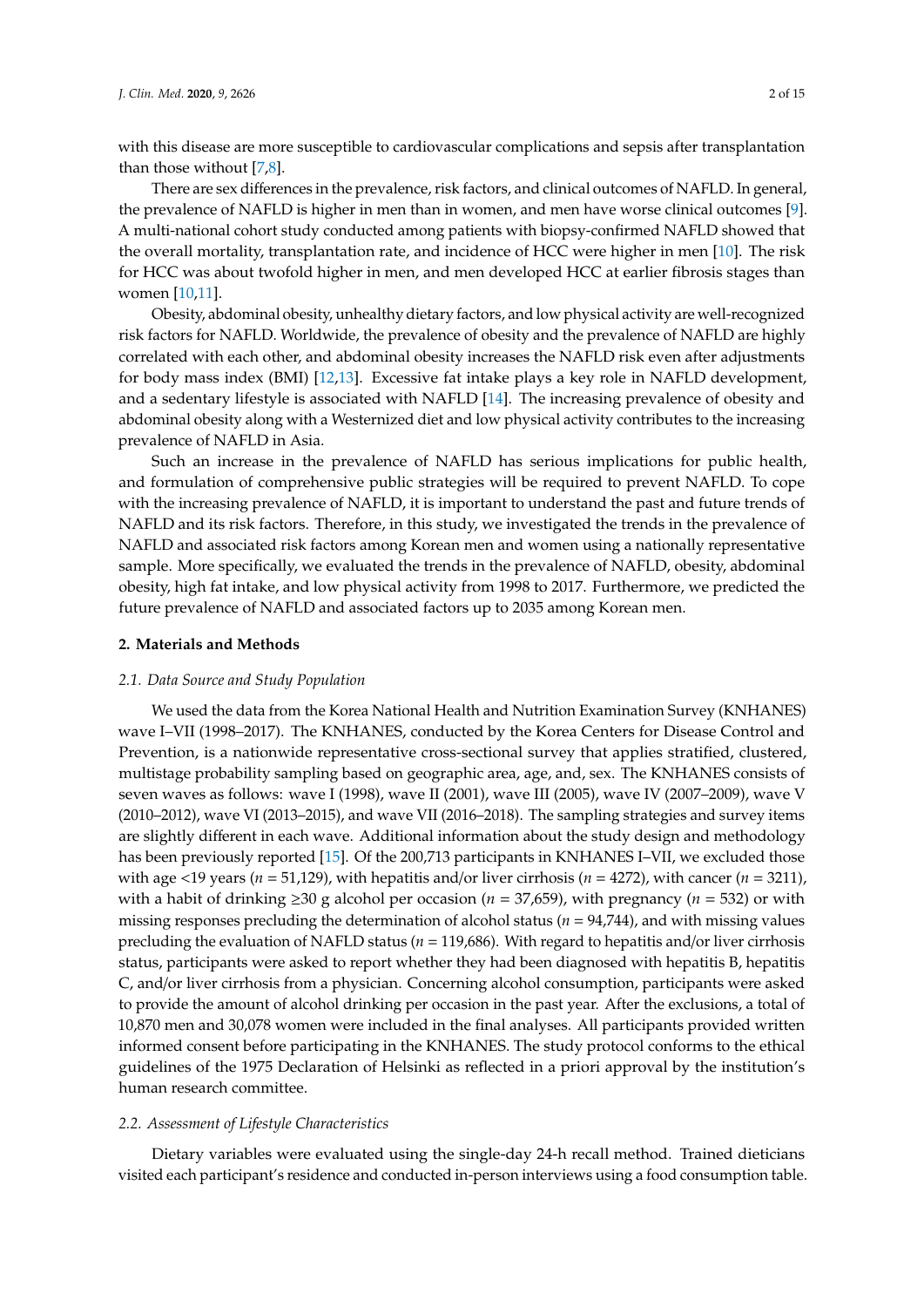On the basis of the interview responses, the total energy intake (kcal/day) and the daily carbohydrate, protein, and fat intake of each participant were calculated. High fat intake was defined as a fat intake of ≥30% of the total energy intake. As a measure of physical activity, the International Physical Activity Questionnaire (IPAQ) was used for the 2005–2013 data, and the Global Physical Activity Questionnaire (GPAQ) was used for the 2014–2017 data. Low physical activity was defined as inactive status in IPAQ and low physical activity in GPAQ [\[16,](#page-13-0)[17\]](#page-13-1). With respect to alcohol use, we categorized the study participants into those who drink alcohol <30 g per occasion and non-drinkers. Smoking status was categorized as current smoking and non-smoking. Household income was divided into quartiles, and the lowest quartile was defined as low income in the questionnaire. Educational level was categorized as  $\langle 12 \text{ and } 212 \text{ years.}$ 

#### *2.3. Measurement of Metabolic Variables*

All anthropometric and laboratory variables were obtained using standardized equipment and techniques. Height was measured to the nearest 0.1 cm in the standing position with a portable stadiometer, and weight was measured to the nearest 0.1 kg using a balanced scale. BMI was calculated by dividing body weight by the square of height (kg/m<sup>2</sup>). Obesity was defined as a BMI of ≥25 kg/m<sup>2</sup> [\[18\]](#page-13-2). Waist circumference was measured to the nearest 0.1 cm at the midpoint between the top of the iliac crest and the lowest rib. Abdominal obesity was defined as a waist circumference of ≥90 cm [\[19\]](#page-13-3). Systolic blood pressure and diastolic blood pressure were measured three times with 5-min intervals with a sphygmomanometer. We used the average of the second and third measurements in the analysis. Blood samples were collected after fasting for at least 8 h, and laboratory values were evaluated in a certified laboratory.

#### *2.4. Definition of NAFLD*

NAFLD was defined according to the hepatic steatosis index (HSI), which is a simple screening tool for diagnosing NAFLD [\[20\]](#page-13-4). The HSI has sensitivity and specificity for detecting NAFLD of 93.1% and 92.4%, respectively, and has been used in previous studies in different countries [\[20–](#page-13-4)[22\]](#page-13-5). NAFLD was defined as present when the HSI ( $8 \times$  (alanine aminotransferase/aspartate aminotransferase ratio) + BMI (+2 if female, +2 if diabetes mellitus)) was >36. With regard to diabetes mellitus, participants with fasting glucose  $\geq 126$  mg/dL, those who were diagnosed with diabetes mellitus by a physician, or those who were taking oral hypoglycemic agents or receiving insulin treatment were considered to have diabetes mellitus.

#### *2.5. Statistical Analysis*

All analyses were performed after accounting for the complex sample design and sample weights to represent the Korean population. Descriptive statistics were used to present the study variables in each wave of KNHANES. Means and standard errors (SEs) are presented for continuous variables, and unweighted numbers and weighted percentages are presented for categorical variables. To compare the basic characteristics between the present study population and all the participants in KNHANES, we presented the prevalence for the main variables in each wave of KNHANES among two different populations. The trends in the prevalence of NAFLD and associated factors in each wave of KNHANES are presented as unweighted numbers and weighted percentages. The odds ratios (ORs) and 95% confidence intervals (CIs) for NAFLD and associated factors in each wave of KNHANES were calculated using multivariate logistic regression analyses. We presented the *p*-values for trend according to the wave of KNHANES in each analysis. The analyses were performed separately for men and women.

To forecast the future prevalence of NAFLD and each associated factor among men, we calculated the age-adjusted prevalence (%) of NAFLD and each associated factor considering the population age distribution shift. To measure the trend transition during the 19-year period, the average annual percentage changes (AAPCs) were estimated as the weighted averages of the annual percentage changes from the joinpoint model using Joinpoint Regression Program version 4.6.0.0 (Statistical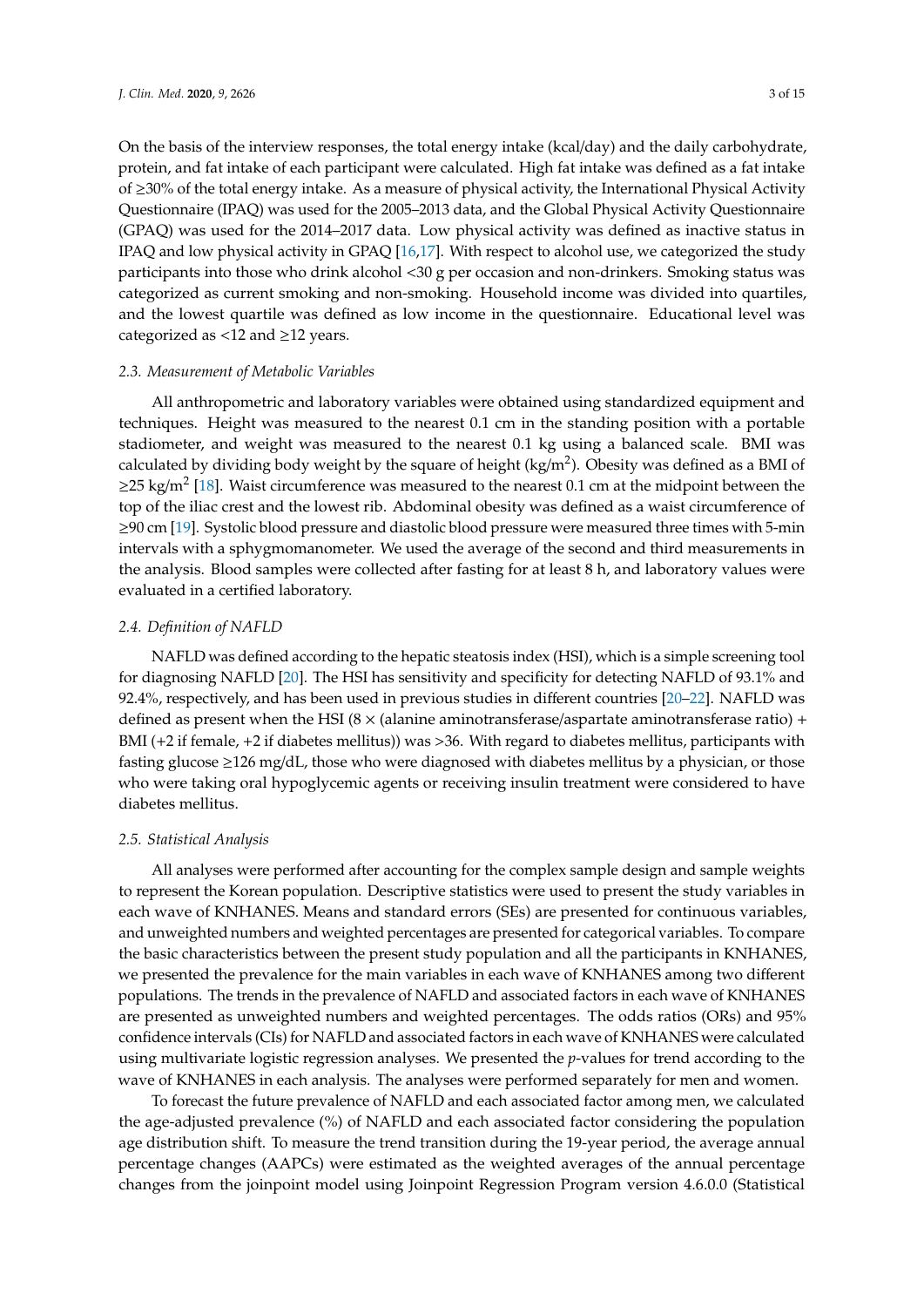Methodology and Applications Branch, Surveillance Research Program, National Cancer Institute, Rockville, MD, USA) [\[23](#page-13-6)[,24\]](#page-13-7). All analyses were conducted with IBM SPSS Statistics for Windows version 23.0 (IBM Corp., Armonk, NY, USA) and SAS software version 9.3 (SAS Institute, Cary, NC, USA).

## **3. Results**

#### *3.1. Basic Characteristics of the Study Participants*

Table [1](#page-4-0) shows the basic characteristics of the 10,870 men and 30,078 women. In men, height has increased by about 0.7 cm, and weight has increased by about 0.6 kg over the past 19 years. BMI has increased by about 2 kg/m<sup>2</sup>, and waist circumference has increased by about 5 cm. The total energy intake has not changed; however, the proportion of fat intake has increased. The proportion of participants with low physical activity has more than doubled, and the proportions of current drinkers and smokers have decreased. In women, height has increased by about 0.4 cm, and weight has increased by about  $0.3$  kg over the past 19 years. BMI has increased by about  $0.4$  kg/m<sup>2</sup>, and waist circumference has increased by about 1.3 cm. The amount of total energy intake and carbohydrate intake have decreased; however, the proportion of fat intake has increased. The proportion of participants with low physical activity has more than doubled, and the proportion of current smokers has decreased. Table [2](#page-5-0) shows that the prevalence and trends of the basic characteristics are comparable between the present study population and the entire study participants in KNHANES.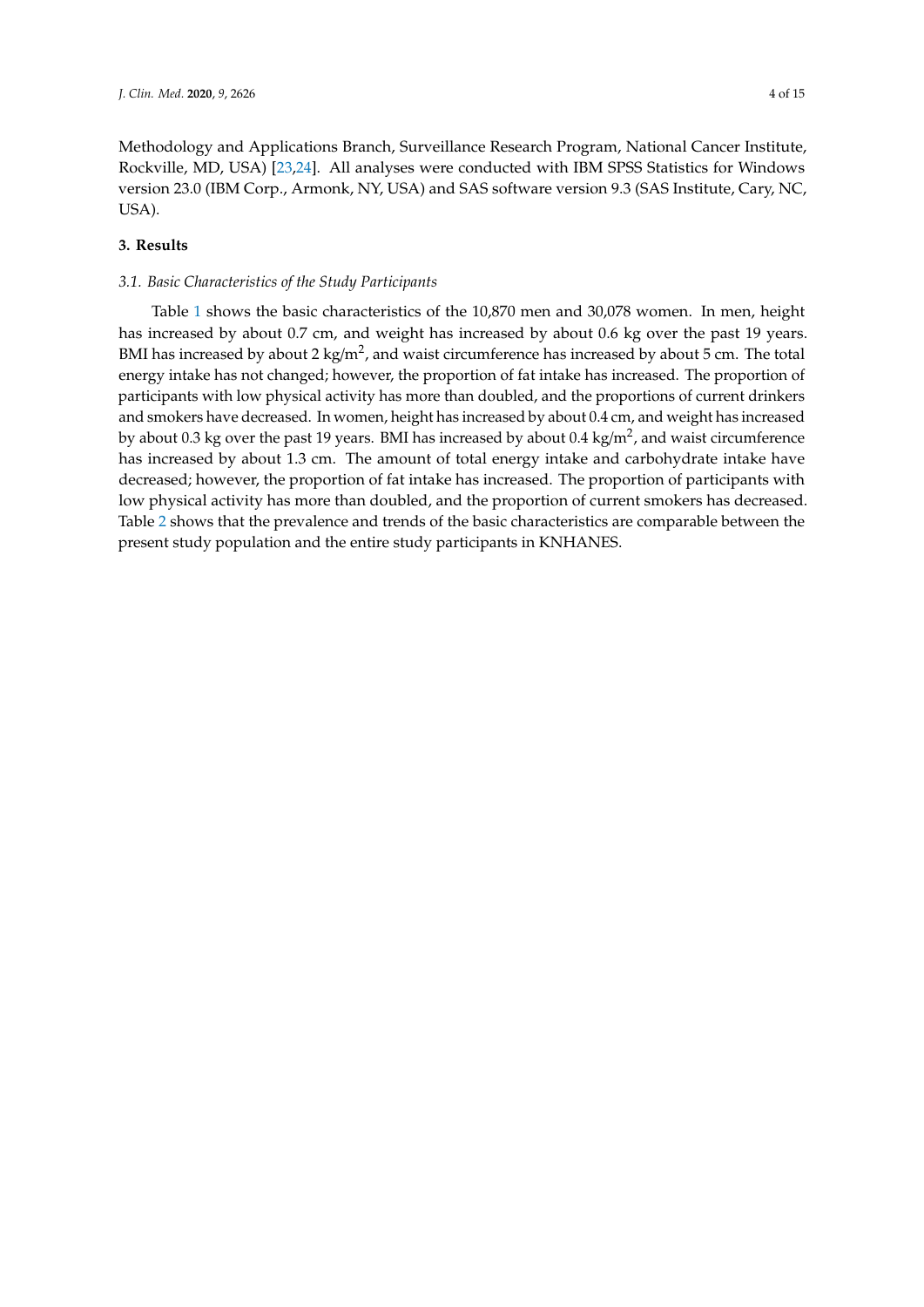| Men $(n = 10,870)$                                  | I $(n = 2209)$          | II $(n = 902)$          | III $(n = 630)$        | IV $(n = 1904)$          | $V(n = 1953)$            | $VI(n = 1755)$           | $VII (n = 1517)$         | p for Trend      |  |
|-----------------------------------------------------|-------------------------|-------------------------|------------------------|--------------------------|--------------------------|--------------------------|--------------------------|------------------|--|
|                                                     | Mean (SE)               |                         |                        |                          |                          |                          |                          |                  |  |
| Height (cm)                                         | 169.2(0.2)              | 169.3(0.3)              | 168.0(0.3)             | 168.5(0.2)               | 169.1(0.2)               | 169.3(0.2)               | 169.9(0.2)               | 0.007            |  |
| Weight (kg)                                         | 65.7(0.3)               | 66.9 (0.4)              | 67.0(0.5)              | 67.5(0.3)                | 68.1(0.3)                | 69.0(0.3)                | 71.0(0.4)                | < 0.001          |  |
| BMI $(kg/m2)$                                       | 22.9(0.1)               | 23.3(0.1)               | 23.7(0.1)              | 23.7(0.1)                | 23.8(0.1)                | 24.0(0.1)                | 24.5(0.1)                | < 0.001          |  |
| Waist circumference (cm)                            | 81.9(0.2)               | 83.0 (0.3)              | 83.3 (0.4)             | 83.7 (0.3)               | 83.4 (0.3)               | 84.2 (0.3)               | 86.1(0.3)                | < 0.001          |  |
| SBP (mmHg)                                          | 126.1(0.5)              | 123.8(0.7)              | 122.5(0.8)             | 120.0(0.5)               | 121.1(0.4)               | 119.1(0.4)               | 119.5(0.4)               | < 0.001          |  |
| $DBP$ (mmHg)                                        | 79.9 (0.3)              | 78.7 (0.4)              | 79.5(0.5)              | 78.0 (0.3)               | 77.6 (0.3)               | 75.7(0.3)                | 76.7(0.3)                | < 0.001          |  |
| Fasting glucose (mg/dL)                             | 100.4(0.8)              | 96.8 (0.7)              | 95.5(1.0)              | 98.4 (0.6)               | 99.2 (0.6)               | 101.0(0.6)               | 102.2(0.7)               | < 0.001          |  |
| Total cholesterol (mg/dL)                           | 185.3(1.1)              | 188.0(1.5)              | 182.9 (1.7)            | 184.3 (1.0)              | 187.7 (1.0)              | 185.6(1.0)               | 190.4(1.2)               | 0.010            |  |
| AST (IU/L)                                          | 29.4(0.5)               | 22.8(0.3)               | 24.7(0.4)              | 23.2(0.3)                | 22.6(0.3)                | 23.0(0.3)                | 23.7(0.3)                | < 0.001          |  |
| ALT (IU/L)                                          | 33.7(0.9)               | 23.7(0.6)               | 26.7(0.8)              | 25.8(0.6)                | 24.2(0.4)                | 25.3(0.6)                | 27.6(0.7)                | < 0.001          |  |
| Energy intake (kcal/d)                              | 2221.1 (32.1)           | 2149.5 (37.7)           | 2225.5 (45.6)          | 2073.8 (28.8)            | 2272.7 (29.0)            | 2271.6 (31.5)            | 2152.2 (34.7)            | 0.486            |  |
| Carbohydrate intake (%)                             | 66.3(0.3)               | 65.1(0.5)               | 65.2(0.6)              | 69.9(0.4)                | 68.1(0.4)                | 65.9(0.4)                | 65.5(0.5)                | 0.661            |  |
| Fat intake (%)                                      | 16.9(0.3)               | 17.7(0.4)               | 17.7(0.5)              | 16.3(0.3)                | 17.9(0.3)                | 18.5(0.3)                | 19.9(0.3)                | < 0.001          |  |
| Protein intake (%)                                  | 15.7(0.2)               | 15.2(0.2)               | 15.4(0.2)              | 14.3(0.1)                | 14.1(0.1)                | 13.7(0.1)                | 14.9(0.2)                | < 0.001          |  |
|                                                     |                         |                         |                        | N(%                      |                          |                          |                          |                  |  |
| Low physical activity                               |                         |                         | 158 (24.0)             | 635 (33.7)               | 843 (42.2)               | 870 (47.6)               | 919 (59.0)               | < 0.001          |  |
| Drinking $<$ 30 g alcohol/occasion                  | 1620 (75.8)             | 592 (67.7)              | 328 (55.0)             | 894 (48.6)               | 1016 (52.1)              | 884 (51.8)               | 792 (54.5)               | < 0.001          |  |
| Current smoking                                     | 1323 (60.4)             | 429 (49.1)              | 217 (34.0)             | 554 (30.6)               | 511(29.1)                | 457 (28.3)               | 338 (23.0)               | < 0.001          |  |
| Low income                                          | 479 (17.9)              | 208 (21.7)              | 184 (24.6)             | 526 (21.2)               | 508 (20.5)               | 415 (17.6)               | 355 (18.6)               | 0.303            |  |
| Education < 12 years                                | 1637 (68.7)             | 604 (62.4)              | 473 (72.5)             | 1449 (70.8)              | 1410 (68.9)              | 1207 (63.7)              | 913 (56.7)               | < 0.001          |  |
| <b>NAFLD</b>                                        | 410 (19.7)              | 178 (19.7)              | 125 (19.0)             | 413 (25.2)               | 365(22.3)                | 410 (25.9)               | 412 (30.7)               | < 0.001          |  |
| Diabetes mellitus                                   | 265 (10.5)              | 89 (8.3)                | 72 (7.3)               | 262 (11.8)               | 304(12.1)                | 287 (12.9)               | 260 (13.3)               | < 0.001          |  |
|                                                     |                         |                         |                        |                          |                          |                          |                          |                  |  |
| Women $(n = 30,078)$                                | I $(n = 4013)$          | II $(n = 2784)$         | III $(n = 2085)$       | IV $(n = 5954)$          | $V(n = 6221)$            | $VI(n = 5093)$           | $VII (n = 3928)$         | $p$ for Trend    |  |
|                                                     |                         |                         |                        | Mean (SE)                |                          |                          |                          |                  |  |
| Height (cm)                                         | 156.4(0.2)              | 156.2(0.2)              | 156.3(0.2)             | 156.0(0.1)               | 156.4(0.1)               | 157.1(0.1)               | 156.8(0.1)               | < 0.001          |  |
| Weight (kg)                                         | 56.3(0.1)               | 56.6(0.2)               | 57.0(0.3)              | 56.8(0.1)                | 57.1(0.2)                | 57.2(0.2)                | 57.6(0.2)                | < 0.001          |  |
| BMI $(kg/m2)$                                       | 23.0(0.1)               | 23.2(0.1)               | 23.3(0.1)              | 23.4(0.1)                | 23.4(0.1)                | 23.2(0.1)                | 23.4(0.1)                | 0.002            |  |
| Waist circumference (cm)                            | 77.6 (0.2)              | 78.1 (0.3)              | 78.0 (0.3)             | 78.8 (0.2)               | 78.3 (0.2)               | 77.9 (0.2)               | 78.9 (0.2)               | 0.009            |  |
| SBP (mmHg)                                          | 122.5(0.5)              | 119.8(0.5)              | 117.1(0.6)             | 116.4(0.3)               | 118.6(0.3)               | 116.0(0.3)               | 117.9(0.4)               | < 0.001          |  |
| DBP (mmHg)                                          | 75.8(0.3)               | 74.8 (0.3)              | 75.0(0.4)              | 74.3(0.2)                | 74.2(0.2)                | 72.9(0.2)                | 73.6(0.2)                | < 0.001          |  |
| Fasting glucose (mg/dL)                             | 99.6 (0.7)              | 96.2(0.5)               | 93.6 (0.7)             | 96.3(0.3)                | 95.7 (0.3)               | 97.6 (0.4)               | 98.8 (0.4)               | 0.241            |  |
| Total cholesterol (mg/dL)                           | 186.4(0.8)              | 187.4 (0.8)             | 184.8 (1.0)            | 189.5(0.6)               | 190.5(0.6)               | 190.1(0.6)               | 195.2(0.6)               | < 0.001          |  |
| AST (IU/L)                                          | 24.4(0.2)               | 20.4(0.2)               | 21.8(0.2)              | 20.5(0.2)                | 20.1(0.1)                | 20.3(0.2)                | 20.8(0.2)                | < 0.001          |  |
| ALT (IU/L)                                          | 22.1(0.3)               | 17.0(0.3)               | 17.8(0.3)              | 18.3(0.2)                | 17.5(0.2)                | 17.7(0.2)                | 18.0(0.2)                | < 0.001          |  |
| Energy intake (kcal/day)                            | 1751.0 (19.1)           | 1744.4 (20.0)           | 1773.0 (20.6)          | 1572.0 (10.8)            | 1682.9 (12.0)            | 1748.4 (12.4)            | 1618.4 (15.1)            | < 0.001          |  |
| Carbohydrate intake (%)                             | 69.4(0.3)               | 68.5(0.3)               | 66.6(0.3)              | 71.6(0.2)                | 70.4(0.2)                | 67.0(0.2)                | 67.8(0.3)                | < 0.001          |  |
| Fat intake (%)                                      | 16.1(0.2)               | 16.0(0.2)               | 17.5(0.3)              | 15.6(0.2)                | 16.7(0.2)                | 18.4(0.2)                | 19.6(0.2)                | < 0.001          |  |
| Protein intake (%)                                  | 15.4(0.3)               | 14.4(0.1)               | 15.1(0.2)              | 14.0(0.1)                | 14.0(0.1)                | 13.6(0.1)                | 14.3(0.1)                | < 0.001          |  |
|                                                     |                         |                         |                        | N(%                      |                          |                          |                          |                  |  |
| Low physical activity                               |                         |                         | 567 (27.1)             | 2378 (40.4)              | 3152 (51.0)              | 2938 (55.8)              | 2552 (65.1)              | < 0.001          |  |
|                                                     | 2054 (54.5)             | 1499 (55.5)             | 1151 (58.3)            | 2764 (49.3)              | 3140 (53.3)              | 2573 (53.3)              | 2010 (53.9)              | 0.164            |  |
| Drinking < 30 g alcohol/occasion<br>Current smoking | 254(5.9)                | 113(3.9)                | 69(3.5)                | 210(3.8)                 | 179(3.4)                 | 130(2.7)                 | 90(2.5)                  | < 0.001          |  |
| Low income                                          | 924 (19.7)              | 668 (24.0)              | 544 (22.3)             | 1502 (20.1)              | 1392 (20.0)              | 1072 (17.3)              | 914 (19.8)               | 0.005            |  |
| Education < 12 years                                | 3361 (80.3)             | 2196 (76.4)             | 1644 (75.7)            | 4722 (75.6)              | 4665 (72.5)              | 3592 (66.2)              | 2540 (63.0)              | < 0.001          |  |
| <b>NAFLD</b><br>Diabetes mellitus                   | 819 (18.7)<br>378 (8.5) | 542 (19.2)<br>241 (7.9) | 388 (18.7)<br>161(7.3) | 1322 (21.2)<br>630 (9.4) | 1266 (19.9)<br>641 (9.1) | 1088 (19.7)<br>580 (9.4) | 903 (21.6)<br>532 (11.9) | 0.019<br>< 0.001 |  |

**Table 1.** Basic characteristics of 40,948 study participants, Korea National Health and Nutrition Examination Survey (KNHANES) waves I–VII.

<span id="page-4-0"></span>KNHANES, Korea National Health and Nutrition Examination Survey; BMI, body mass index; SBP, systolic blood pressure; DBP, diastolic blood pressure; AST, aspartate transaminase; ALT, alanine aminotrasnferase; NAFLD, non-alcoholic fatty liver disease.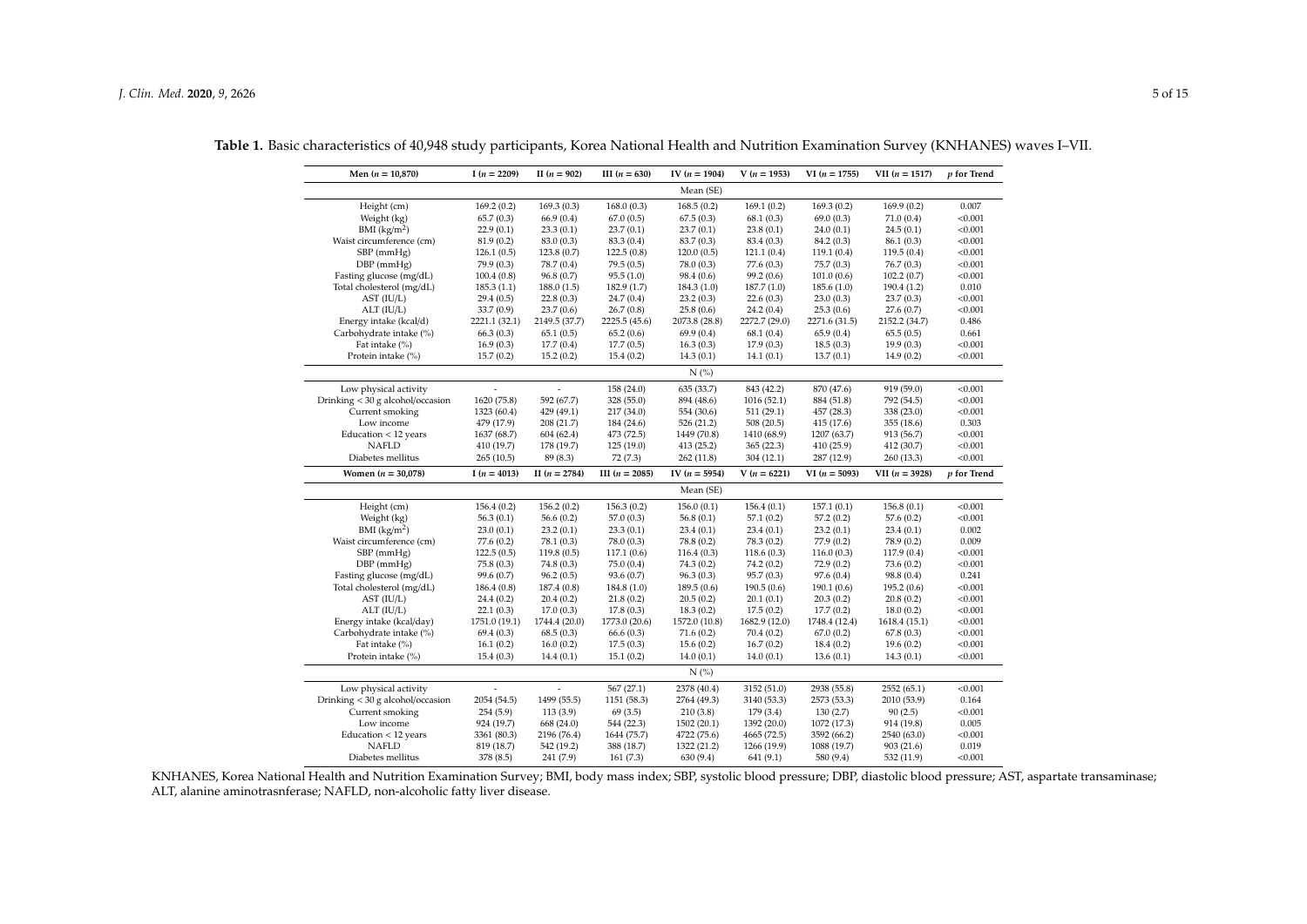|                                   | 1           | $\mathbf{I}$ | III        | IV          | V           | VI          | VII         | $p$ for Trend |
|-----------------------------------|-------------|--------------|------------|-------------|-------------|-------------|-------------|---------------|
| 10,870 men in the present study   |             |              |            |             |             |             |             |               |
| $BMI \geq 25$ kg/m <sup>2</sup>   | 494 (22.3)  | 260(27.4)    | 224 (34.9) | 570 (32.2)  | 617 (32.9)  | 613(35.3)   | 573 (39.8)  | < 0.001       |
| Waist circumference $\geq 90$ cm  | 410 (17.8)  | 190 (18.3)   | 174 (25.4) | 496 (25.0)  | 473 (22.2)  | 476 (26.4)  | 492 (33.2)  | < 0.001       |
| Fat intake $\geq 30\%$            | 115(7.6)    | 60(8.8)      | 35(8.4)    | 71 (6.1)    | 101(8.8)    | 124(11.0)   | 141 (14.7)  | < 0.001       |
| Low physical activity             |             |              | 158 (24.0) | 635 (33.7)  | 843 (42.2)  | 870 (47.6)  | 919 (59.0)  | < 0.001       |
| Total adult men in KNHANES        |             |              |            |             |             |             |             |               |
| $BMI \geq 25$ kg/m <sup>2</sup>   | 882 (25.0)  | 855 (31.1)   | 811 (34.7) | 2546 (36.0) | 2716 (35.9) | 2753 (38.3) | 2177 (41.5) | < 0.001       |
| Waist circumference $\geq 90$ cm  | 713 (19.4)  | 634 (21.6)   | 599 (24.2) | 1963 (25.4) | 2048 (25.0) | 2056 (27.1) | 1750 (31.7) | < 0.001       |
| Fat intake $\geq 30\%$            | 194 (7.8)   | 200(9.5)     | 171 (11.0) | 347(7.4)    | 535(10.6)   | 565(11.8)   | 549 (16.0)  | < 0.001       |
| Low physical activity             |             |              | 489 (21.7) | 2334 (31.7) | 3115 (40.0) | 3142 (45.7) | 3042 (56.9) | < 0.001       |
| 30,078 women in the present study |             |              |            |             |             |             |             |               |
| $BMI \geq 25$ kg/m <sup>2</sup>   | 1110 (25.4) | 789 (27.4)   | 626 (28.7) | 1814 (28.4) | 1868 (29.0) | 1481 (26.8) | 1245(30.0)  | 0.015         |
| Waist circumference $\geq 85$ cm  | 966 (21.6)  | 692 (24.2)   | 529 (24.3) | 1771 (26.1) | 1675(25.0)  | 1254 (21.5) | 1160 (26.7) | 0.105         |
| Fat intake $\geq 30\%$            | 224 (7.5)   | 174 (7.4)    | 143 (8.7)  | 255(5.8)    | 405(8.0)    | 456(11.4)   | 493 (15.6)  | < 0.001       |
| Low physical activity             |             |              | 567 (27.1) | 2378 (40.4) | 3152(51.0)  | 2938 (55.8) | 2552(65.1)  | < 0.001       |
| Total adult women in KNHANES      |             |              |            |             |             |             |             |               |
| $BMI \geq 25$ kg/m <sup>2</sup>   | 1199 (25.4) | 997 (27.1)   | 923(28.0)  | 2938 (27.1) | 3126 (28.3) | 2869 (27.2) | 2133 (28.9) | 0.018         |
| Waist circumference $\geq 85$ cm  | 1046 (21.7) | 854 (23.5)   | 764 (23.4) | 2825 (24.6) | 2771 (24.1) | 2487 (22.8) | 1969 (25.6) | 0.052         |
| Fat intake $\geq 30\%$            | 240 (7.4)   | 253(8.9)     | 232(9.4)   | 538 (7.3)   | 813 (9.9)   | 924 (12.6)  | 904 (16.8)  | < 0.001       |
| Low physical activity             |             |              | 835 (27.1) | 3987 (40.3) | 5128 (49.2) | 5140 (54.9) | 4240 (61.9) | < 0.001       |

**Table 2.** Comparison of basic characteristics between the study population and the total adults in KNHANES waves I–VII.

<span id="page-5-0"></span>Values are presented as unweighted numbers (weighted percentages). KNHANES, Korea National Health and Nutrition Examination Survey; BMI, body mass index.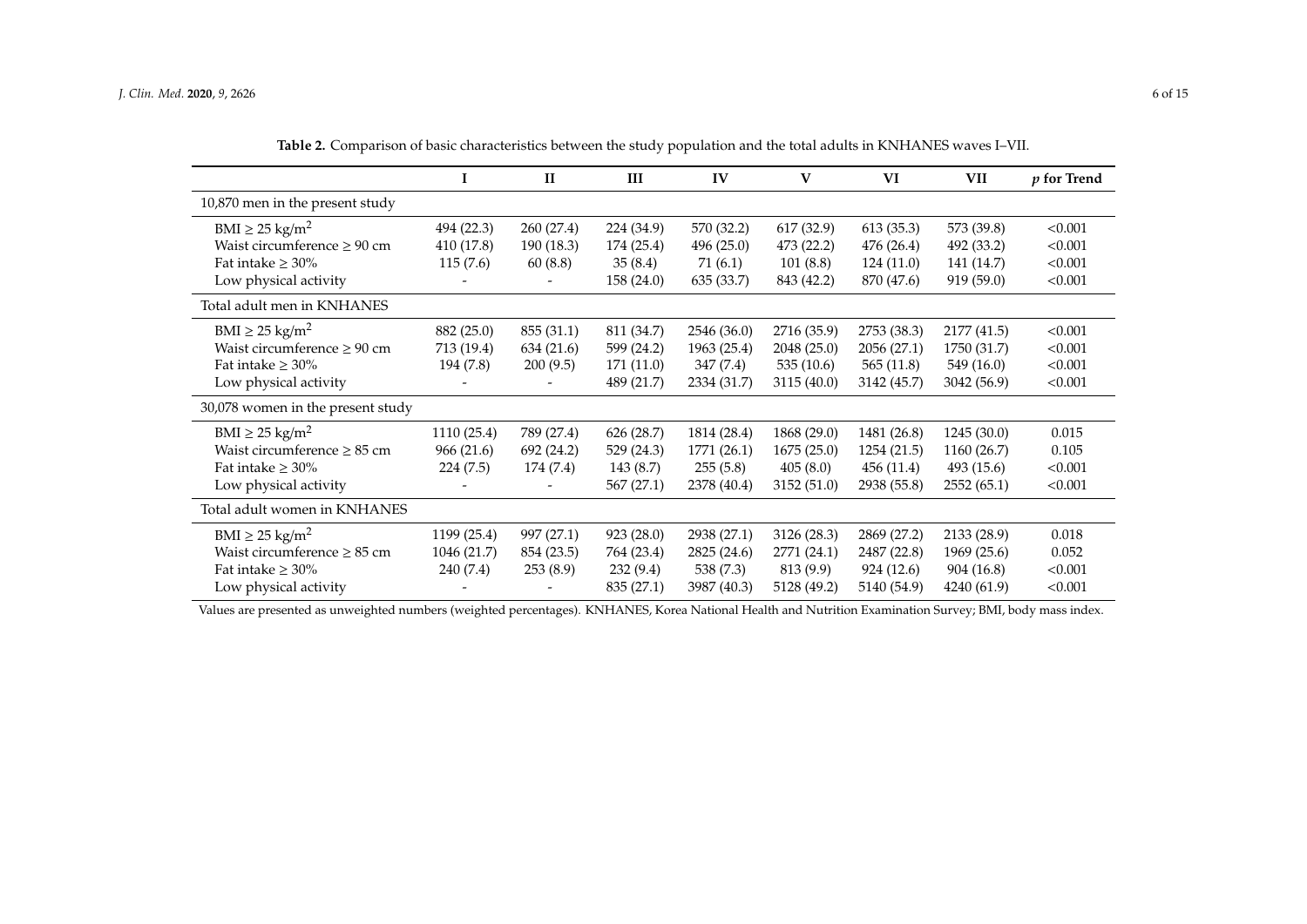#### *3.2. Trends in the Prevalence of NAFLD and Associated Factors in Korean Men and Women*

Figure [1](#page-6-0) shows the trends in the prevalence of NAFLD in Korean men and women. The NAFLD prevalence among men has increased by approximately 11 percentage points in the past 19 years, reaching 30.7 ± 1.4% in wave VII. This increasing trend was observed in all age groups. The prevalence of NAFLD was higher in younger age groups. The prevalence in wave VII was  $36.9 \pm 3.6\%$ ,  $38.8 \pm 2.7\%$ ,  $31.8 \pm 2.7$ %, and  $14.1 \pm 1.5$ % in those aged 19–34, 35–49, 50–64, and ≥60 years, respectively. The NAFLD 3.6%, 3.2%, 3.8%, 38.8 ± 2.7%, 31.8 ± 2.7%, 31.8 ± 2.7%, 31.8 ± 2.7%, 31.9%, 31.9%, 31.9%, 31.9%, 31.9%, 31.9%<br>3.6%, 31.9%, 31.9%, 31.8 ± 2.7%, 31.8 ± 2.7%, 31.9%, 31.9%, 31.9%, 31.9%, 31.9%, 31.9%, 31.9%, 31.9%, 31.9%, 3 When the trend was analyzed according to age groups, the increasing trend was only observed in those  $\,$ aged  $\geq 60$  years. respectively. The NAFLD prevention of the NAFLD prevalence and the NAFLD years in the plant to ye

<span id="page-6-0"></span>

**Figure 1.** Trends in the prevalence of NAFLD in Korean men and women, KNHANES waves I-VII. **Figure 1.** Trends in the prevalence of NAFLD in Korean men and women, KNHANES waves I-VII. (A) Prevalence of NAFLD in Korean men; (B) prevalence of NAFLD in Korean women; (C) prevalence of NAFLD in Korean men according to age group; (D) prevalence of NALFD in Korean women according to age group. NAFLD, non-alcoholic fatty liver disease; KNHANES, Korea National Health according to age group. NAFLD, non-alcoholic fatty liver disease; KNHANES, Korea National Health and Nutrition Examination Survey. and Nutrition Examination Survey.

physical activity in Korean men and women. The prevalence of all associated factors of NAFLD has Table [2](#page-5-0) shows the trends in the prevalence of obesity, abdominal obesity, high fat intake, and low increased among men. The prevalence of obesity, abdominal obesity, high fat intake, and low physical activity in wave VII was  $39.8 \pm 1.5$ %,  $33.2 \pm 1.5$ %,  $14.7 \pm 1.3$ %, and  $59.0 \pm 1.5$ %, respectively. In the case of women, the prevalence of obesity, high fat intake, and low physical activity has increased; however, the trend in the prevalence of abdominal obesity was not significant.

Table [3](#page-7-0) shows the ORs and 95% CIs for NAFLD and associated factors in each wave of KNHANES. In the multivariate model of men, the OR for NAFLD in wave VII was 1.93 (1.58–2.36) higher than that in wave I and showed increasing trend over time. Furthermore, the ORs for obesity, abdominal obesity, high fat intake, and low physical activity in wave VII were, respectively, 2.13 (1.77–2.58), 1.91 (1.56–2.35), 2.77 (2.00–3.85), and 4.97 (3.86–6.41) higher than those in the reference wave. They all showed increasing trends according to the wave of KNHANES. In the multivariate model of women, the ORs for NAFLD and abdominal obesity in wave VII were not significantly higher than those in wave I. The ORs for obesity, high fat intake and low physical activity in wave VII were 1.16 (1.02–1.31), 2.99 (2.44–3.67), and 5.02 (4.16–6.05) higher than those in the reference wave. Among these factors, high fat intake and low physical activity showed increasing trends.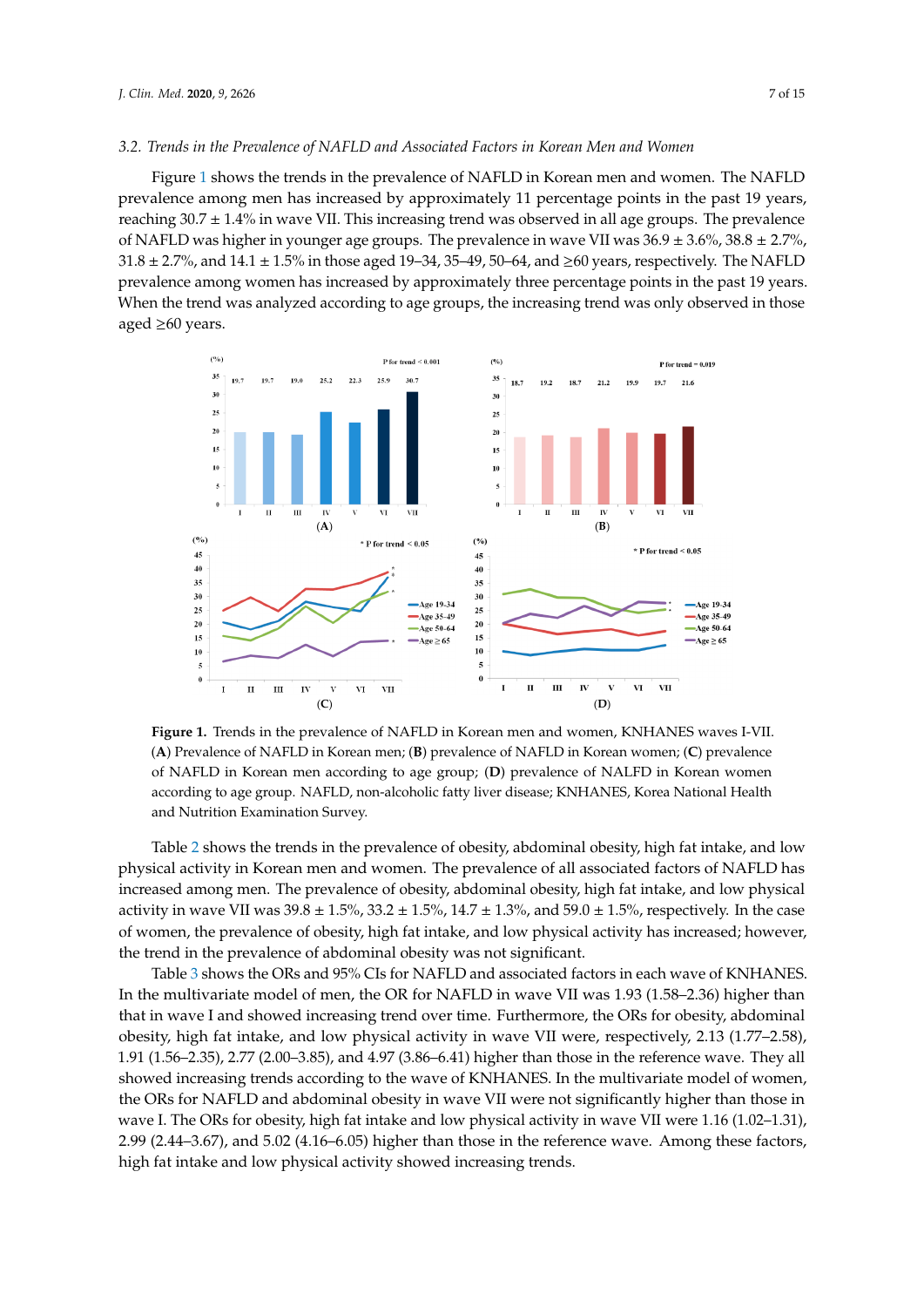|                       | I                        | $\rm II$             | III                  | IV                   | V                    | VI                   | <b>VII</b>           | $p$ for Trend |
|-----------------------|--------------------------|----------------------|----------------------|----------------------|----------------------|----------------------|----------------------|---------------|
| Men                   |                          |                      |                      |                      |                      |                      |                      |               |
| Univariate            |                          |                      |                      |                      |                      |                      |                      |               |
| <b>NAFLD</b>          | 1.00                     | $1.00(0.801 - 0.26)$ | $0.96(0.751 - 0.23)$ | $1.38(1.151 - 0.66)$ | $1.17(0.961 - 0.42)$ | $1.42(1.191 - 0.71)$ | $1.80(1.502 - 0.17)$ | < 0.001       |
| Obesity               | 1.00                     | $1.31(1.071 - 0.61)$ | $1.86(1.472 - 0.36)$ | $1.65(1.391 - 0.97)$ | $1.70(1.432 - 0.03)$ | $1.90(1.602 - 0.25)$ | $2.30(1.932 - 0.74)$ | < 0.001       |
| Abdominal obesity     | 1.00                     | $1.03(0.821 - 0.30)$ | $1.58(1.232 - 0.02)$ | $1.54(1.281 - 0.85)$ | $1.32(1.091 - 0.58)$ | $1.65(1.381 - 0.98)$ | $2.30(1.902 - 0.78)$ | < 0.001       |
| High fat intake       | 1.00                     | $1.16(0.811 - 0.68)$ | $1.12(0.691 - 0.81)$ | $0.79(0.551 - 0.14)$ | $1.16(0.841 - 0.61)$ | $1.50(1.102 - 0.04)$ | $2.09(1.562 - 0.79)$ | < 0.001       |
| Low physical activity | $\overline{\phantom{a}}$ |                      | 1.00                 | $1.61(1.272 - .05)$  | $2.32(1.822 - 0.94)$ | $2.88(2.273 - 0.65)$ | $4.57(3.585 - 0.84)$ | < 0.001       |
| Multivariate *        |                          |                      |                      |                      |                      |                      |                      |               |
| <b>NAFLD</b>          | 1.00                     | $0.97(0.761 - 0.22)$ | $0.94(0.721 - 0.21)$ | $1.48(1.221 - 0.80)$ | $1.22(0.991 - 0.50)$ | $1.53(1.261 - 0.85)$ | $1.93(1.582 - 0.36)$ | < 0.001       |
| Obesity               | 1.00                     | $1.25(1.021 - 0.54)$ | $1.67(1.312 - 0.12)$ | $1.55(1.291 - 0.85)$ | $1.56(1.301 - 0.88)$ | $1.74(1.462 - 0.08)$ | $2.13(1.772 - 0.58)$ | < 0.001       |
| Abdominal obesity     | 1.00                     | $0.93(0.741 - 0.18)$ | $1.31(1.021 - 0.68)$ | $1.28(1.061 - 0.55)$ | $1.07(0.881 - 0.30)$ | $1.38(1.151 - 0.66)$ | $1.91(1.562 - 0.35)$ | < 0.001       |
| High fat intake       | 1.00                     | $1.23(0.841 - 0.80)$ | $1.37(0.832 - 0.26)$ | $1.10(0.751 - 0.61)$ | $1.61(1.142 - 0.29)$ | $2.18(1.583 - 0.01)$ | $2.77(2.003 - 0.85)$ | < 0.001       |
| Low physical activity | $\overline{a}$           |                      | 1.00                 | $1.67(1.302 - 0.15)$ | $2.41(1.883 - 0.09)$ | $3.03(2.373 - 0.88)$ | $4.97(3.866 - 0.41)$ | < 0.001       |
| Women                 |                          |                      |                      |                      |                      |                      |                      |               |
| Univariate            |                          |                      |                      |                      |                      |                      |                      |               |
| <b>NAFLD</b>          | 1.00                     | $1.04(0.891 - 0.20)$ | $1.01(0.841 - 0.21)$ | $1.17(1.041 - 0.33)$ | $1.09(0.961 - 0.23)$ | $1.07(0.951 - 0.21)$ | $1.20(1.051 - 0.38)$ | 0.019         |
| Obesity               | 1.00                     | $1.11(0.971 - 0.26)$ | $1.18(1.011 - 0.38)$ | $1.16(1.041 - 0.30)$ | $1.20(1.071 - 0.34)$ | $1.07(0.961 - 0.20)$ | $1.26(1.111 - 0.42)$ | 0.015         |
| Abdominal obesity     | 1.00                     | $1.16(1.001 - 0.35)$ | $1.16(0.981 - 0.38)$ | $1.28(1.131 - 0.46)$ | $1.21(1.071 - 0.37)$ | $1.00(0.881 - 0.13)$ | $1.33(1.161 - 0.52)$ | 0.105         |
| High fat intake       | 1.00                     | $1.00(0.791 - 0.26)$ | $1.18(0.891 - 0.56)$ | $0.77(0.620 - 0.96)$ | $1.08(0.881 - 0.32)$ | $1.60(1.321 - 0.95)$ | $2.30(1.902 - 0.78)$ | < 0.001       |
| Low physical activity | $\overline{\phantom{a}}$ |                      | 1.00                 | $1.82(1.512 - 0.18)$ | $2.79(2.333 - 0.35)$ | $3.40(2.834 - 0.07)$ | $5.02(4.166 - 0.06)$ | < 0.001       |
| Multivariate *        |                          |                      |                      |                      |                      |                      |                      |               |
| <b>NAFLD</b>          | 1.00                     | $1.03(0.881 - 0.19)$ | $0.99(0.821 - 0.19)$ | $1.06(0.931 - 0.21)$ | $1.01(0.891 - 0.15)$ | $1.03(0.911 - 0.17)$ | $1.14(0.991 - 0.32)$ | 0.141         |
| Obesity               | 1.00                     | $1.08(0.951 - 0.23)$ | $1.13(0.961 - 0.32)$ | $1.05(0.931 - 0.17)$ | $1.10(0.981 - 0.23)$ | $1.01(0.891 - 0.13)$ | $1.16(1.021 - 0.31)$ | 0.328         |
| Abdominal obesity     | 1.00                     | $1.09(0.941 - 0.26)$ | $1.05(0.891 - 0.25)$ | $1.06(0.931 - 0.21)$ | $1.01(0.881 - 0.15)$ | $0.85(0.740 - 0.97)$ | $1.08(0.941 - 0.25)$ | 0.155         |
| High fat intake       | 1.00                     | $1.05(0.831 - 0.33)$ | $1.32(1.001 - 0.75)$ | $0.95(0.761 - 0.18)$ | $1.31(1.061 - 0.61)$ | $1.90(1.552 - 0.34)$ | $2.99(2.443 - 0.67)$ | < 0.001       |
| Low physical activity |                          |                      | 1.00                 | $1.79(1.492 - 0.15)$ | $2.81(2.343 - 0.37)$ | $3.46(2.884 - 0.15)$ | $5.02(4.166 - 0.05)$ | < 0.001       |

**Table 3.** Odds ratios (ORs) and 95% confidence intervals (CIs) for NAFLD and associated factors in the study participants, KNHANES waves I–VII.

<span id="page-7-0"></span>\* Multivariate model was adjusted for age, income, education, alcohol use, and smoking status. NAFLD, non-alcoholic fatty liver disease; KNHANES, Korea National Health and Nutrition Examination Survey.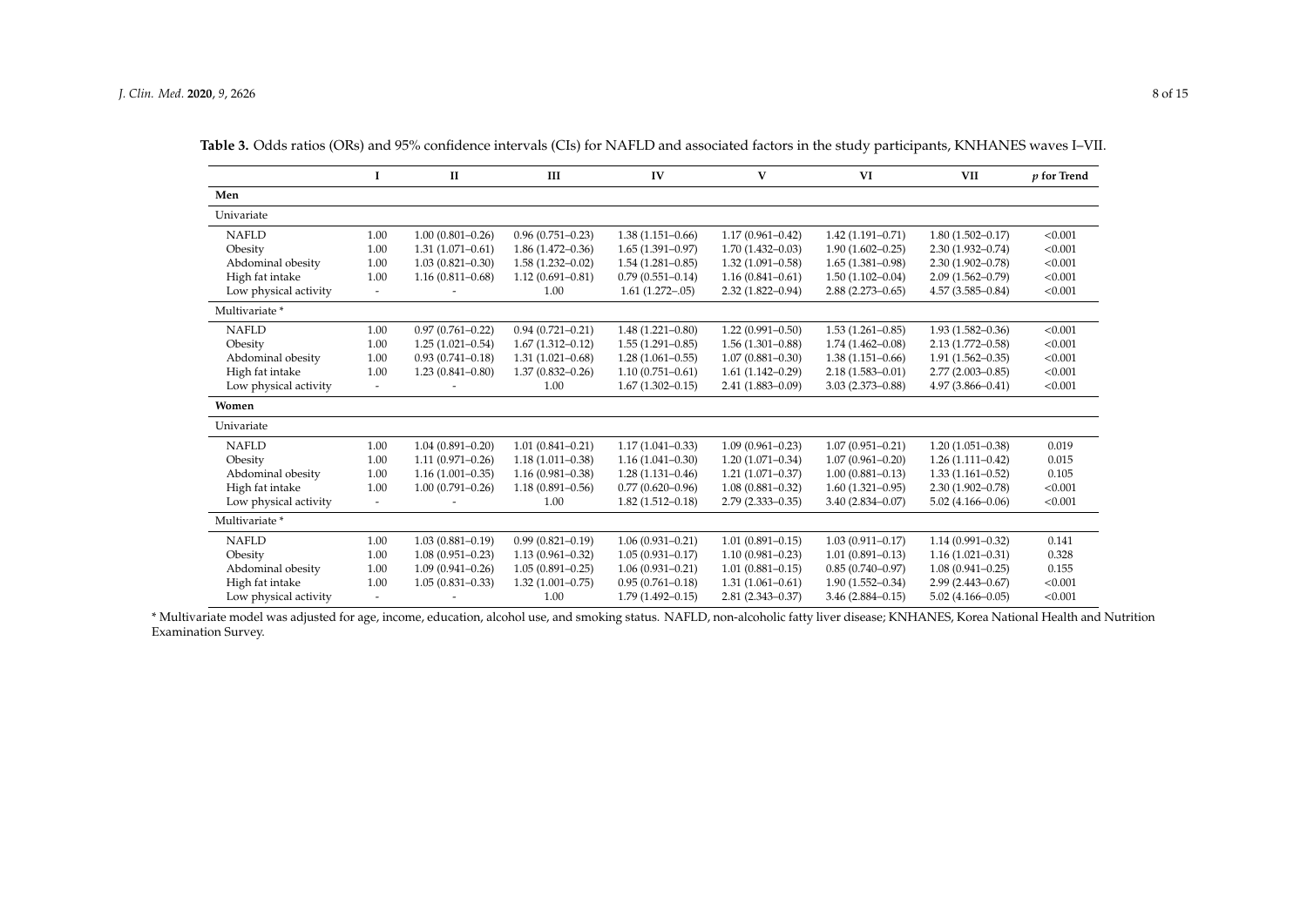#### *3.3. Future Predictions for the Prevalence of NAFLD and Associated Factors in Korean Men*

Figure [2](#page-9-0) shows the future predictions for the prevalence of NAFLD and associated factors in Korean men. The observed increase in NAFLD would result in a further increase in the prevalence of NAFLD such that approximately 40% of adult men will have NAFLD by 2030. The AAPC in the prevalence of NAFLD was 2.3% (1.33–3.3%) per year, and the predicted prevalence of NAFLD in 2035 was estimated to be nearly 44%. This increase was greater among the younger population of adult men aged  $\leq$ 50 years. The AAPC in the prevalence of NAFLD was 2.6% (1.6–3.7%) per year among men aged 19–49 years, reaching 58.5% in 2035. The forecasted prevalence of obesity and abdominal obesity among Korean men was 65.0% and 52.2% in 2035. The increase was also greater among the younger<br>previously interesting the state in the men and in men age of the state in the state in the state in the state in the state in t population of men aged 19–49 years, reaching 74.5% and 60.0% in 2035. The predicted prevalence of high fat intake in Korean men was 23.5% in 2035 and in men aged 19–49 years was 45.2%.



**Figure 2.** *Cont.*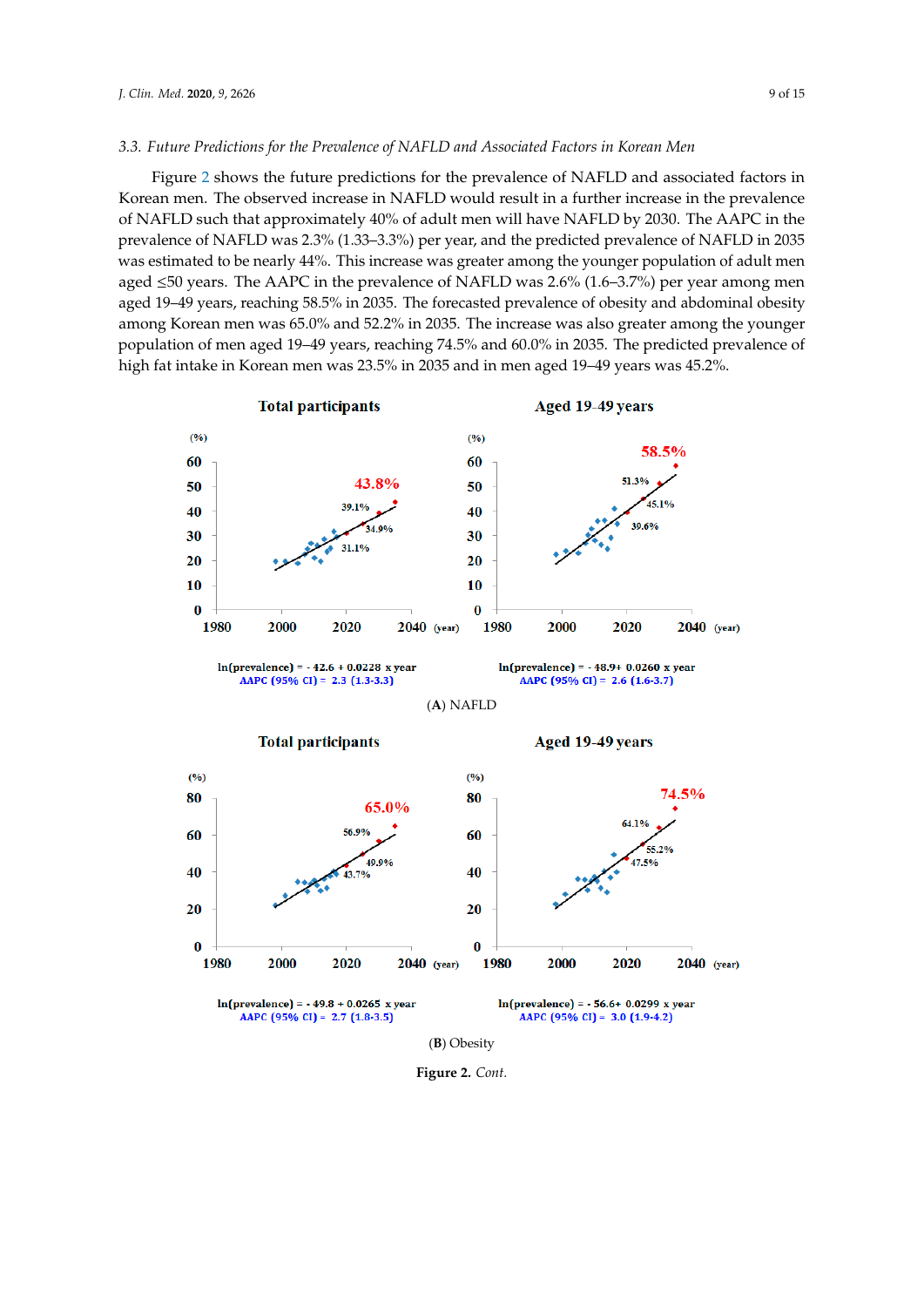<span id="page-9-0"></span>

**Figure 2.** Future predictions using the joinpoint model for the prevalence of NAFLD and associated **Figure 2.** Future predictions using the joinpoint model for the prevalence of NAFLD and associated risk factors in the total participants and young Korean men. NAFLD, non-alcoholic fatty liver disease; risk factors in the total participants and young Korean men. NAFLD, non-alcoholic fatty liver disease; AAPC, average annual percentage change. AAPC, average annual percentage change.

# **4. Discussion 4. Discussion**

The prevalence of NAFLD in Korean men has rapidly increased with a linear trend from 1998 to The prevalence of NAFLD in Korean men has rapidly increased with a linear trend from 1998 to 2017. This increase was accompanied by an increase in the prevalence of factors associated with NAFLD. Furthermore, the prevalence of obesity, abdominal obesity, and high fat intake will also increase with a linear trend in the future. The magnitude of increase was greater among the younger age group aged ≤50 years. The prevalence of NAFLD in Korean women has increased by  $\begin{array}{ccc} 0 & 0 & 1 & 0 \end{array}$ approximately three percentage points in the past 19 years; however, this increase was not significant in the multivariate analysis.

According to our prediction model, the prevalence of NAFLD in Korean men will be approximately 40% in 2030 and 44% in 2035, exceeding the estimated future prevalence of NAFLD in other countries [\[25\]](#page-13-8). On the basis of a prediction model using data for the prevalence of obesity and type 2 diabetes mellitus, the estimated prevalence of NAFLD in 2030 was 28.4% in the US and 22.2% in China [\[25\]](#page-13-8). As the prevalence of NAFLD is lower in women [\[9\]](#page-12-7), the forecasted prevalence in 2030 will be lower if women were included in our analysis. Nevertheless, it is obvious that the linear and rapid increase of NAFLD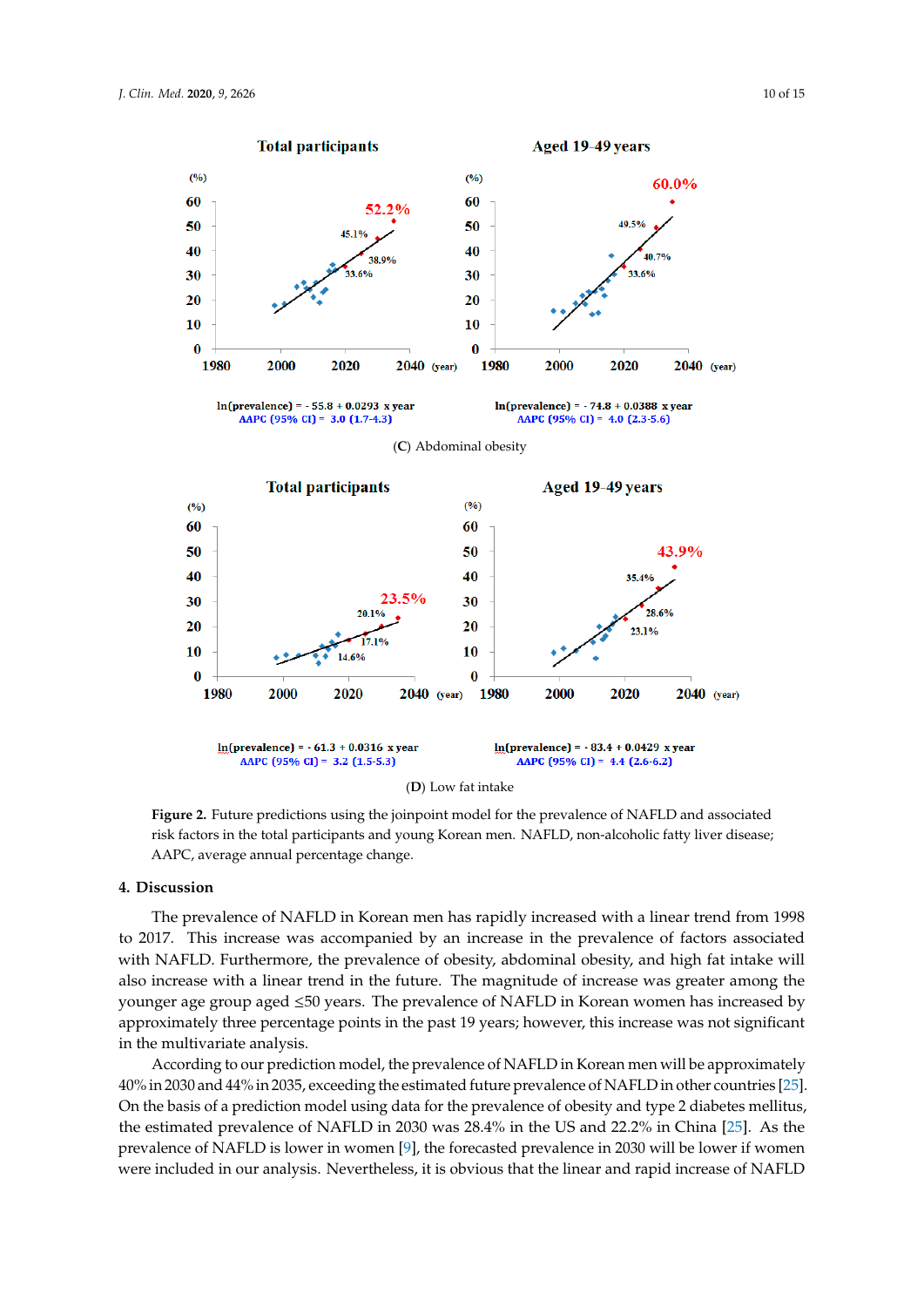among Korean men will eventually result in decompensated cirrhosis, HCC, and liver-related deaths, thus creating a remarkably large public burden.

Obesity and abdominal obesity are major risk factors for NAFLD, and their prevalence has steadily increased in Korean men. This finding is consistent with previous studies in Korea and in other countries showing that the global prevalence of obesity has increased in the past years [\[26](#page-13-9)[,27\]](#page-13-10). Obesity stimulates various inflammatory pathways in adipose tissue, disturbs insulin levels, and creates oxidative stress, which all play an essential role in the development of NAFLD [\[28](#page-13-11)[,29\]](#page-13-12). Abdominal obesity is associated with an increase in visceral fat [\[28\]](#page-13-11). According to our forecast, the prevalence of obesity and abdominal obesity in Korean men will continue to increase. We estimated the prevalence of obesity to be 56.9% in 2030 and 65.0% in 2035. By 2030, an increase in the prevalence of obesity is expected in other countries including Australia, China, France, Germany, Italy, Japan, Spain, UK, and US [\[25,](#page-13-8)[30](#page-13-13)[,31\]](#page-13-14). The global increase in obesity will definitely influence the increase in future prevalence of NAFLD. In this study, the future prevalence of NAFLD among Korean men was estimated to be higher than that in Western countries, although the prevalence of obesity itself is lower in Korea [\[25\]](#page-13-8). This finding suggests a racial difference in the impact of obesity on NAFLD. Specifically, Asian populations are more susceptible to NAFLD development.

Although obesity is a strong risk factor of NAFLD, some patients with NAFLD have normal BMI. The condition referred to as lean NAFLD is more prevalent in Asians, and approximately 8–19% of Asian populations with normal BMI have NAFLD [\[32\]](#page-13-15). Although the histological disease severity in patients with lean NAFLD is still a matter of debate, these patients should not be overlooked as they share common altered cardiometabolic profiles with patients with obese NAFLD [\[32–](#page-13-15)[34\]](#page-13-16). The rapid increase in the prevalence of NAFLD in both obese and lean patients will pose a public health threat.

Diet and physical activity are modifiable risk factors for NAFLD. Specifically, a Westernized diet with high fat and cholesterol levels induces NAFLD with fibrosis, and low physical activity, sedentary lifestyles, and prolonged sitting are associated with NAFLD [\[35](#page-13-17)[–37\]](#page-14-0). Our findings demonstrate the consistent increase in the prevalence of high fat intake and low physical activity in Korean men. Lifestyle modifications including change in dietary habits and increased physical activity can improve the course of NAFLD. Diet rich in fibers, fish, and vegetables with low cholesterol and sugar, such as a Mediterranean diet, can improve NAFLD [\[38\]](#page-14-1). Furthermore, many clinical studies have shown the positive effect of aerobic and resistance training on NAFLD [\[38\]](#page-14-1). Appropriate lifestyle interventions should be undertaken. The prevalence of NAFLD-related factors, including obesity, abdominal obesity, high fat intake, and low physical activity, was lower in our study population than in the entire population of KNHANES. This implies that our predictions are not overestimated, and in fact, a higher prevalence of NAFLD and associated factors is expected in the real-world setting.

The prevalence of NAFLD was higher in the younger age group in this study. In waves I and VII, the prevalence of NAFLD among men aged 19–49 years was 22.6% and 37.9%, respectively, whereas, that among men aged ≥50 years was 12.5% and 23.6%, respectively. The predicted prevalence in 2035 among men aged 19–49 years was estimated to be 58.5%, which was greater than the prevalence among the entire adult male population. The past, current, and future NAFLD prevalence in Korean men remains higher in younger age groups, which contradicts the findings in other countries [\[39\]](#page-14-2). Previous studies in other countries consistently reported that the prevalence of NAFLD and related fibrosis increases with age [\[40–](#page-14-3)[43\]](#page-14-4). The higher prevalence of NAFLD in younger age groups can cause further increase in the future prevalence of NAFLD as the younger generation shifts to the older generation over time. The constantly higher NAFLD prevalence in the younger age group can be explained by higher prevalence of factors associated with NAFLD among the younger population. According to the Korea Health Statistics, the prevalence of obesity in Korean adult men was constantly higher among men aged 19–49 years than among men aged ≥50 years from 2007 to 2017 [\[44\]](#page-14-5). Furthermore, a relatively rapid increase in the prevalence of abdominal obesity was observed in those aged 20, 30, and 40 years [\[26\]](#page-13-9). Moreover, the proportion of fat consumption relative to the total energy intake is constantly high among younger age groups from 2007 to 2017 [\[44\]](#page-14-5). A recent study reported poor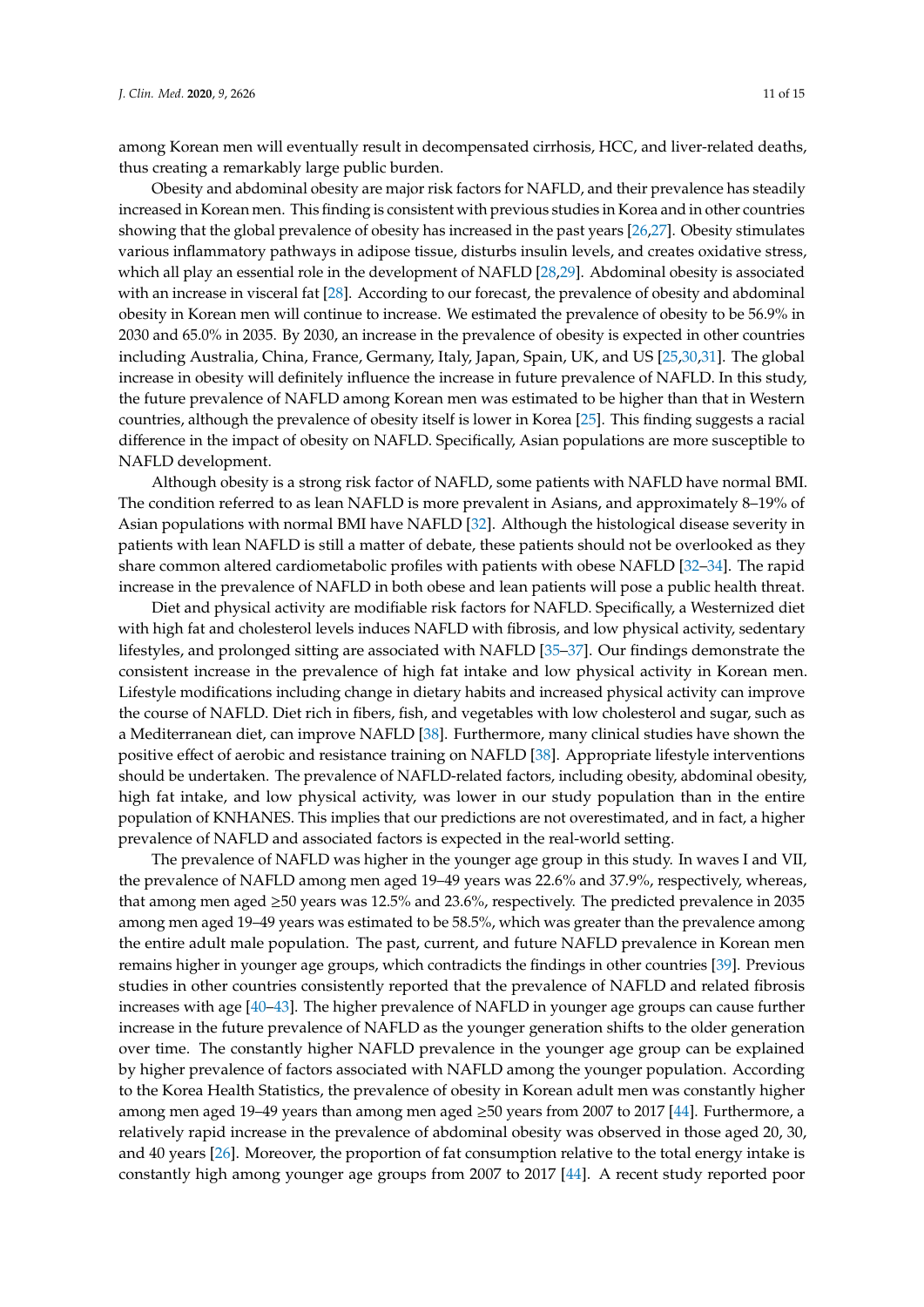control of lifestyle factors and cardiometabolic parameters in younger Korean adults [\[45\]](#page-14-6). Focus should be directed to modifiable lifestyle factors and accompanying metabolic disturbances, particularly among younger adults, to prevent a rapid increase in the prevalence of NAFLD in Korea.

In contrast to the rapidly increasing prevalence of NAFLD in Korean men, the prevalence of NAFLD in Korean women has not increased as much. The prevalence has increased approximately three percentage points over the past 19 years (18.7% in 1998 to 21.6% in 2017). This increase, in fact, was not significant after adjusting for potential confounders in the multivariate analysis. There are sex differences in the prevalence, risk factors, and clinical outcomes of NAFLD, which in particular mean that men have higher prevalence and worse outcomes  $[9-11]$  $[9-11]$ . This phenomenon could be explained by the role of estrogen. Estradiol reduces excess delivery of fatty acids to liver by preventing lipolysis and improving insulin sensitivity in adipose tissue and also protects from liver tumorigenesis [\[46](#page-14-7)[–48\]](#page-14-8).

Additionally, in terms of hepatic fibrosis, the risk of fibrosis defined by fibrosis-4 index [\[49\]](#page-14-9) was 1.5%, 1.0%, 1.3%, and 1.6% in the wave IV, V, VI, and VII, respectively, among men in our study population. The prevalence of fibrosis did not change significantly during that period (p for trend 0.527). The study of hepatic fibrosis in a large population is needed in the future.

This study had several limitations. First, the criterion for NAFLD was not based on a gold-standard biopsy. However, it is difficult to apply a biopsy in a national survey. HSI is a suitable tool because it has high sensitivity and specificity for detecting NAFLD [\[20\]](#page-13-4). Many previous studies have used HSI as a measure of NAFLD [\[50–](#page-14-10)[52\]](#page-14-11). Second, there is possibility of inaccuracy in the number of excluded participants as the KNHANES is a self-reported survey. We could neither detect autoimmune hepatitis status and nor distinguish acute and chronic hepatitis. Additionally, there might be inaccuracies in the number of excluded participants with a habit of drinking  $\geq 30$  g alcohol per occasion because recall bias in self-report may be present, especially the possibility of under-reporting of unhealthy lifestyles. Third, different tools were used to measure physical activity in this study. We were not able to measure physical activity for 1998 and 2001 as the KNHANES did not use a validated tool in that period. The IPAQ was used for the 2005–2013 data and the GPAQ was used for the 2014–2017 data, which may cause inconsistency in the definition of low physical activity. Fourth, it was not possible to differentiate controlled vs. uncontrolled, type 1 vs. type 2, and new onset vs. long standing in the KNHANES; however, this issue would not significantly affect our prediction model as the hepatic steatosis index needs diabetes as a categorical variable. Fifth, our analysis did not consider changes in treatment of the risk factors for NAFLD such as hypertension, diabetes mellitus, and dyslipidemia and changes in management of obesity which could affect future prevalence. Furthermore, our results should be interpreted with caution because population composition will be changed in the future. Moreover, the difference in the number of participants in each wave of KNHANES may have affected the results. Despite these limitations, our study is meaningful in that it reports the past, current, and future prevalence of NAFLD and associated risk factors.

## **5. Conclusions**

In conclusion, the prevalence of NAFLD in Korean men has rapidly increased and will likely approach 40% in 2030 and 44% in 2035. The prevalence of associated risk factors for NAFLD in Korean men has also increased and will further increase in the future. Especially, in the younger age group, the prevalence of NAFLD and associated factors will rapidly increase, thus posing a considerable health threat. This study suggests that global public strategies as well as individualized approaches are urgently needed to prevent NAFLD and associated factors.

**Author Contributions:** Conceptualization, S.Y.K. and H.S.P.; Methodology, S.Y.K., Y.-J.K., and H.S.P.; Software, S.Y.K. and Y.-J.K.; Validation, S.Y.K., Y.-J.K., and H.S.P.; Formal Analysis, S.Y.K. and Y.-J.K.; Investigation, S.Y.K.; Resources, S.Y.K., Y.-J.K., and H.S.P.; Data Curation, S.Y.K.; Writing—Original Draft Preparation, S.Y.K.; Writing—Review and Editing, S.Y.K., Y.-J.K., and H.S.P.; Visualization, S.Y.K. and Y.-J.K.; Supervision, H.S.P.; Project Administration, H.S.P.; Funding Acquisition, H.S.P. All authors have read and agreed to the published version of the manuscript.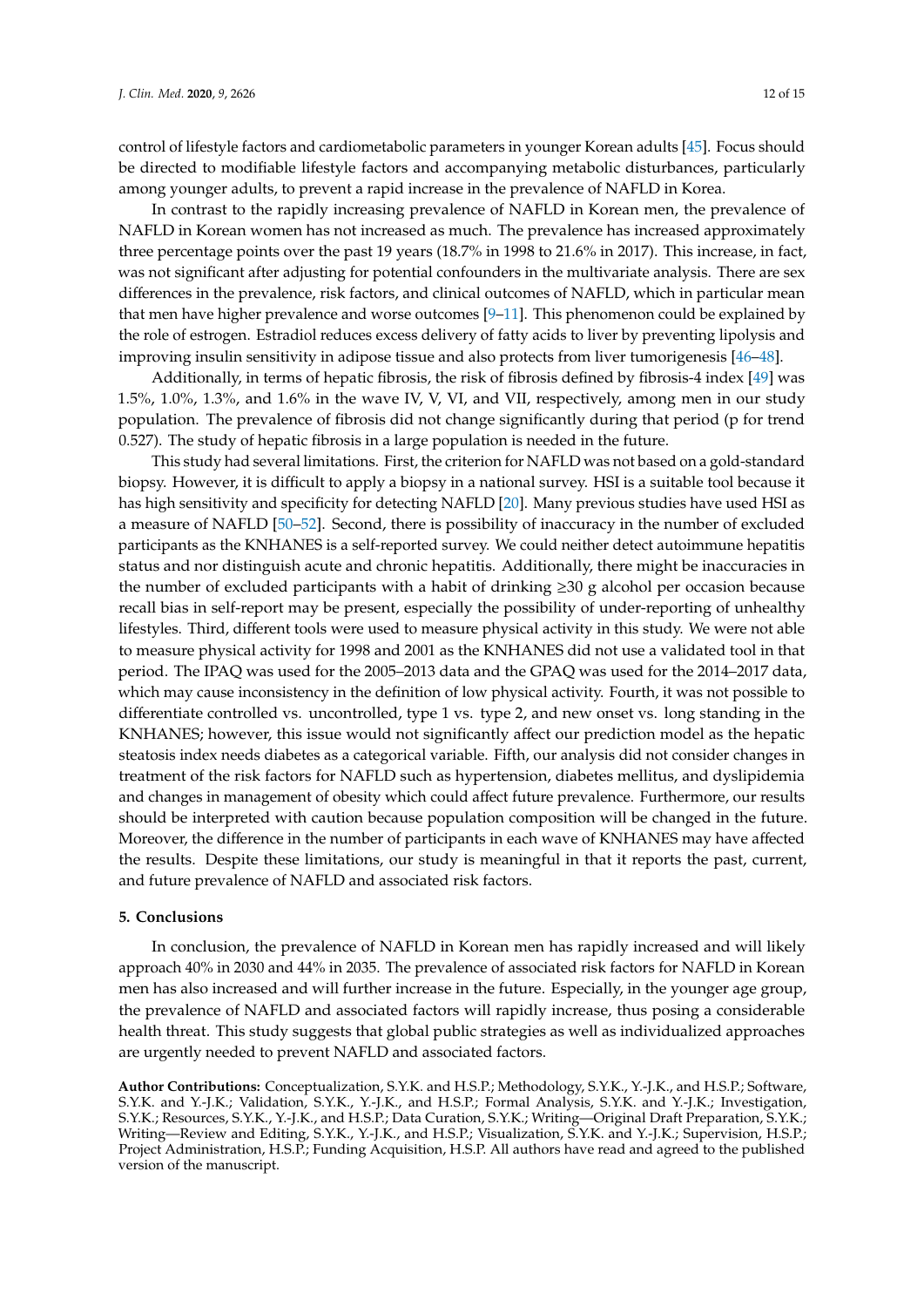**Funding:** This research was funded by the Korean Ministry of Education, Science, and Technology (grant number 2017030666). The APC was funded by Asan Medical Center.

**Acknowledgments:** This work was supported by the Korean Ministry of Education, Science, and Technology (grant number 2017030666). The funders had no role in the study design, data collection, analysis, interpretation of the data, or preparation of the manuscript.

**Conflicts of Interest:** The authors declare no conflict of interest. The funders had no role in the design of the study; in the collection, analyses, or interpretation of data; in the writing of the manuscript, or in the decision to publish the results.

## **References**

- <span id="page-12-0"></span>1. D'Avola, D.; Labgaa, I.; Vilaneuva, A. Natural history of nonalcoholic steatohepatitis/nonalcoholic fatty liver disease-hepatocellular carcinoma: Magnitude of the problem from a hepatology clinic perspective. *Clin. Liver Dis.* **2016**, *8*, 100–104. [\[CrossRef\]](http://dx.doi.org/10.1002/cld.579) [\[PubMed\]](http://www.ncbi.nlm.nih.gov/pubmed/31041073)
- <span id="page-12-1"></span>2. Younossi, Z.M.; Koenig, A.B.; Abdelatif, D.; Fazel, Y.; Henry, L.; Wymer, M. Global epidemiology of nonalcoholic fatty liver disease-Meta-analytic assessment of prevalence, incidence, and outcomes. *Hepatology* **2016**, *64*, 73–84. [\[CrossRef\]](http://dx.doi.org/10.1002/hep.28431) [\[PubMed\]](http://www.ncbi.nlm.nih.gov/pubmed/26707365)
- <span id="page-12-2"></span>3. Park, S.H.; Jeon, W.K.; Kim, S.H.; Kim, H.J.; Park, D.I.; Cho, Y.K.; Sung, I.K.; Sohn, C.I.; Keum, D.K.; Kim, B.I. Prevalence and risk factors of non-alcoholic fatty liver disease among Korean adults. *J. Gastroenterol. Hepatol.* **2006**, *21*, 138–143. [\[CrossRef\]](http://dx.doi.org/10.1111/j.1440-1746.2005.04086.x) [\[PubMed\]](http://www.ncbi.nlm.nih.gov/pubmed/16706825)
- 4. Jeong, E.H.; Jun, D.W.; Cho, Y.K.; Choe, Y.G.; Ryu, S.; Jang, E.-C.; Lee, S.M. Regional prevalence of non-alcoholic fatty liver disease in Seoul and Gyeonggi-do, Korea. *Clin. Mol. Hepatol.* **2013**, *19*, 266–272. [\[CrossRef\]](http://dx.doi.org/10.3350/cmh.2013.19.3.266)
- <span id="page-12-3"></span>5. Lee, J.Y.; Kim, K.M.; Lee, S.G.; Yu, E.; Lim, Y.-S.; Lee, H.C.; Chung, Y.-H.; Lee, Y.S.; Suh, D.-J. Prevalence and risk factors of non-alcoholic fatty liver disease in potential living liver donors in Korea: A review of 589 consecutive liver biopsies in a single center. *J. Hepatol.* **2007**, *42*, 239–244. [\[CrossRef\]](http://dx.doi.org/10.1016/j.jhep.2007.02.007)
- <span id="page-12-4"></span>6. Zezos, P.; Renner, E.L. Liver transplantation and non-alcoholic fatty liver disease. *World J. Gastroenterol.* **2014**, *20*, 15532–15538. [\[CrossRef\]](http://dx.doi.org/10.3748/wjg.v20.i42.15532)
- <span id="page-12-5"></span>7. Charlton, M.R.; Burns, J.M.; Pedersen, R.A.; Watt, K.D.; Heimbach, J.K.; Dierkhising, R.A. Frequency and outcomes of liver transplantation for nonalcoholic steatohepatitis in the United States. *Gastroenterology* **2011**, *141*, 1249–1253. [\[CrossRef\]](http://dx.doi.org/10.1053/j.gastro.2011.06.061)
- <span id="page-12-6"></span>8. Wang, X.; Li, J.; Riaz, D.R.; Shi, G.; Liu, C.; Dai, Y. Outcomes of liver transplantation for nonalcoholic steatohepatitis: A systematic review and meta-analysis. *Clin. Gastroenterol. Hepatol.* **2014**, *12*, 394–402.e1. [\[CrossRef\]](http://dx.doi.org/10.1016/j.cgh.2013.09.023)
- <span id="page-12-7"></span>9. Lonardo, A.; Nascimbeni, F.; Ballestri, S.; Fairweather, D.; Win, S.; Than, T.A.; Abdelmalek, M.F.; Suzuki, A. Sex differences in nonalcoholic fatty liver disease: State of art and identification of research gaps. *Hepatology* **2019**, *70*, 1457–1469. [\[CrossRef\]](http://dx.doi.org/10.1002/hep.30626)
- <span id="page-12-8"></span>10. Vilar-Gomez, E.; Calzadilla-Bertot, L.; Wong, V.W.-S.; Castellanos, M.; Aller-de la Fuente, R.; Metwally, M.; Eslam, M.; Gonzalez-Fabian, L.; Sanz, M.A.-Q.; Conde-Martin, A.F.; et al. Fibrosis severity as a determinant of cause-specific mortality in patients with advanced nonalcoholic fatty liver disease: A multi-national cohort study. *Gastroenterology* **2018**, *155*, 443–457.e17. [\[CrossRef\]](http://dx.doi.org/10.1053/j.gastro.2018.04.034)
- <span id="page-12-9"></span>11. Yasui, K.; Hashimoto, E.; Komorizono, Y.; Koike, K.; Arii, S.; Imai, Y.; Shima, T.; Kanbara, Y.; Saibara, T.; Mori, T.; et al. Characteristics of patients with nonalcoholic steatohepatitis who develop hepatocellular carcinoma. *Clin. Gastroenterol. Hepatol.* **2011**, *9*, 428–433. [\[CrossRef\]](http://dx.doi.org/10.1016/j.cgh.2011.01.023) [\[PubMed\]](http://www.ncbi.nlm.nih.gov/pubmed/21320639)
- <span id="page-12-10"></span>12. Lazo, M.; Clark, J.M. The epidemiology of nonalcoholic fatty liver disease: A global perspective. *Semin. Liver Dis.* **2008**, *28*, 339–350. [\[CrossRef\]](http://dx.doi.org/10.1055/s-0028-1091978) [\[PubMed\]](http://www.ncbi.nlm.nih.gov/pubmed/18956290)
- <span id="page-12-11"></span>13. Pang, Q.; Zhang, J.Y.; Song, S.D.; Qu, K.; Xu, X.S.; Liu, S.-S.; Liu, C. Central obesity and nonalcoholic fatty liver disease risk after adjusting for body mass index. *World J. Gastroenterol.* **2015**, *21*, 1650–1662. [\[CrossRef\]](http://dx.doi.org/10.3748/wjg.v21.i5.1650) [\[PubMed\]](http://www.ncbi.nlm.nih.gov/pubmed/25663786)
- <span id="page-12-12"></span>14. Al-Dayyat, H.M.; Rayyan, Y.M.; Tayyem, R.F. Non-alcoholic fatty liver disease and associated dietary and lifestyle risk factors. *Diabetes Metab. Syndr.* **2018**, *12*, 569–575. [\[CrossRef\]](http://dx.doi.org/10.1016/j.dsx.2018.03.016) [\[PubMed\]](http://www.ncbi.nlm.nih.gov/pubmed/29571977)
- <span id="page-12-13"></span>15. Kweon, S.; Kim, Y.; Jang, M.J.; Kim, Y.; Kim, K.; Choi, S.; Chun, C.; Khang, Y.-H.; Oh, K. Data resource profile: The Korea National Health and Nutrition Examination Survey (KNHANES). *Int. J. Epidemiol.* **2014**, *43*, 69–77. [\[CrossRef\]](http://dx.doi.org/10.1093/ije/dyt228)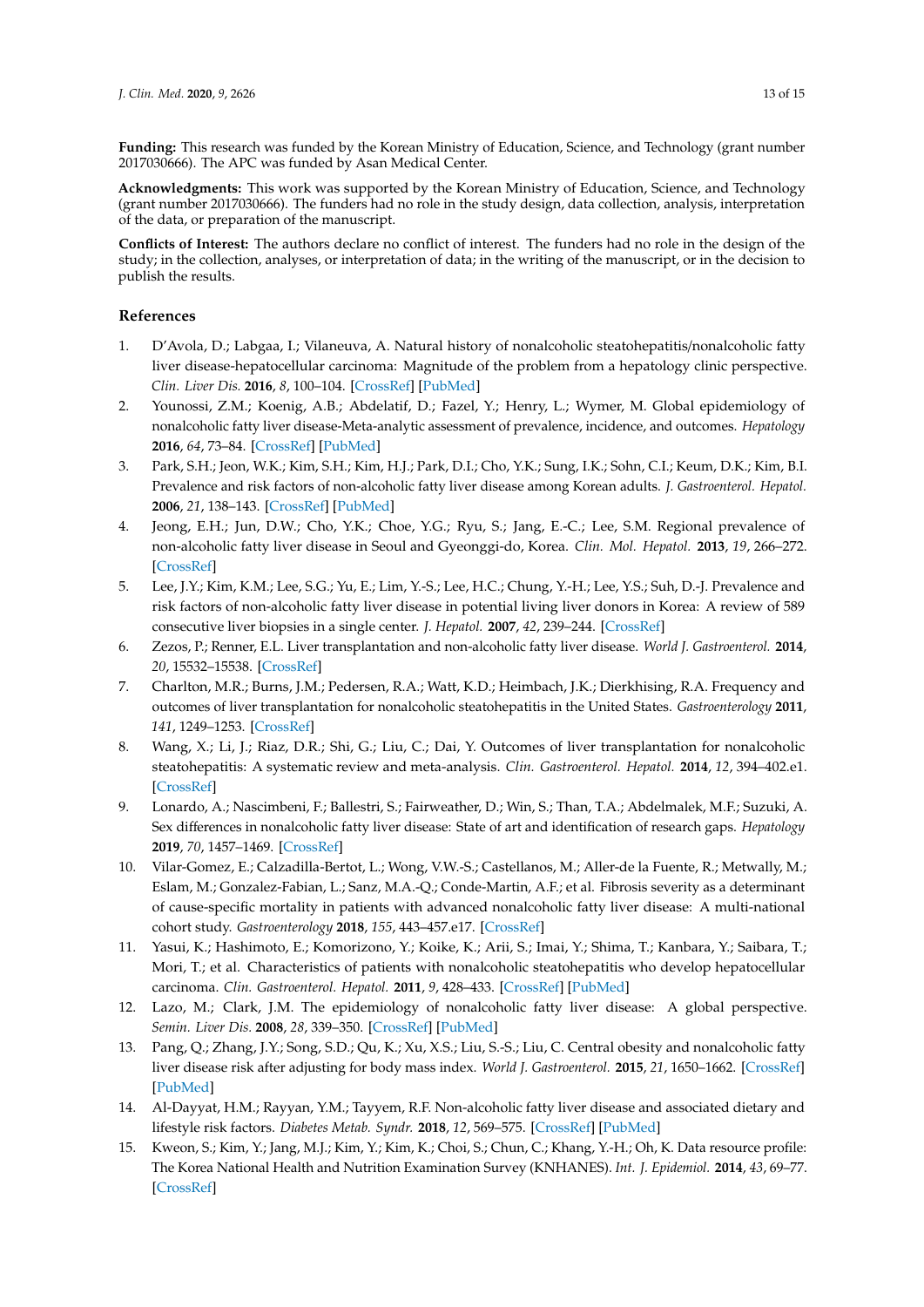- <span id="page-13-0"></span>16. IPAQ Research Committee. Guidelines for Data Processing and Analysis of the International Physical Activity Questionnaire (IPAQ)–Short Form. 2004. Available online: http://[www.institutferran.org](http://www.institutferran.org/documentos/scoring_short_ipaq_april04.pdf)/documentos/ [scoring\\_short\\_ipaq\\_april04.pdf](http://www.institutferran.org/documentos/scoring_short_ipaq_april04.pdf) (accessed on 15 July 2019).
- <span id="page-13-1"></span>17. World Health Organization. Global Physical Activity Questionnaire (GPAQ) Analysis Guide. 2012. Available online: https://www.who.int/ncds/surveillance/steps/resources/[GPAQ\\_Analysis\\_Guide.pdf](https://www.who.int/ncds/surveillance/steps/resources/GPAQ_Analysis_Guide.pdf) (accessed on 15 July 2019).
- <span id="page-13-2"></span>18. World Health Organization. Regional Office for the Western Pacific. In *The Asia-Pacific Perspective: Redefining Obesity and Its Treatment*; Health Communications Australia: Sydney, Australia, 2000.
- <span id="page-13-3"></span>19. Korean Society for the Study of Obesity. *Guideline for the Management of Obesity 2018*; Korean Society for the Study of Obesity: Seoul, Korea, 2018.
- <span id="page-13-4"></span>20. Lee, J.H.; Kim, D.; Kim, H.J.; Lee, C.-H.; Yang, J.I.; Kim, W.; Kim, Y.J.; Yoon, J.-H.; Cho, S.-H.; Sung, M.-W.; et al. Hepatic steatosis index: A simple screening tool reflecting nonalcoholic fatty liver disease. *Dig. Liver Dis.* **2010**, *42*, 503–508. [\[CrossRef\]](http://dx.doi.org/10.1016/j.dld.2009.08.002)
- 21. Hajifathalian, K.; Torabi Sagvand, B.; McCullough, A.J. Effect of alcohol consumption on survival in nonalcoholic fatty liver disease: A national prospective cohort study. *Hepatology* **2019**, *70*, 511–521. [\[CrossRef\]](http://dx.doi.org/10.1002/hep.30226)
- <span id="page-13-5"></span>22. Papandreou, C.; Bullò, M.; Tinahones, F.J.; Martínez-González, M.A.; Corella, D.; Fragkiadakis, G.A.; López-Miranda, J.; Estruch, R.; Fitó, M.; Salas-Salvadó, J. Serum metabolites in non-alcoholic fatty-liver disease development or reversion; a targeted metabolomic approach within the PREDIMED trial. *Nutr. Metab.* **2017**, *14*, 58. [\[CrossRef\]](http://dx.doi.org/10.1186/s12986-017-0213-3)
- <span id="page-13-6"></span>23. Kim, H.J.; Fay, M.P.; Feuer, E.J.; Midthune, D.N. Permutation tests for joinpoint regression with applications to cancer rates. *Stat. Med.* **2000**, *19*, 335–351. [\[CrossRef\]](http://dx.doi.org/10.1002/(SICI)1097-0258(20000215)19:3<335::AID-SIM336>3.0.CO;2-Z)
- <span id="page-13-7"></span>24. Clegg, L.X.; Hankey, B.F.; Tiwari, R.; Feuer, E.J.; Edwards, B.K. Estimating average annual per cent change in trend analysis. *Stat. Med.* **2009**, *28*, 3670–3682. [\[CrossRef\]](http://dx.doi.org/10.1002/sim.3733)
- <span id="page-13-8"></span>25. Estes, C.; Anstee, Q.M.; Arias-Loste, M.T.; Bantel, H.; Bellentani, S.; Caballeria, J.; Colombo, M.; Craxi, A.; Crespo, J.; Day, C.P.; et al. Modeling NAFLD disease burden in China, France, Germany, Italy, Japan, Spain, United Kingdom, and United States for the period 2016–2030. *J. Hepatol.* **2018**, *69*, 896–904. [\[CrossRef\]](http://dx.doi.org/10.1016/j.jhep.2018.05.036) [\[PubMed\]](http://www.ncbi.nlm.nih.gov/pubmed/29886156)
- <span id="page-13-9"></span>26. Korean Society for the Study of Obesity. 2016 Obesity Fact Sheet. Available online: http://[www.kosso.or.kr](http://www.kosso.or.kr/file/factsheet_1006new6_web.pdf)/ file/[factsheet\\_1006new6\\_web.pdf](http://www.kosso.or.kr/file/factsheet_1006new6_web.pdf) (accessed on 10 September 2019).
- <span id="page-13-10"></span>27. Yatsuya, H.; Li, Y.; Hilawe, E.H.; Ota, A.; Wang, C.C.; Chiang, C.; Zhang, Y.; Uemura, M.; Osako, A.; Ozaki, Y.; et al. Global trend in overweight and obesity and its association with cardiovascular disease incidence. *Circ. J.* **2014**, *78*, 2807–2818. [\[CrossRef\]](http://dx.doi.org/10.1253/circj.CJ-14-0850) [\[PubMed\]](http://www.ncbi.nlm.nih.gov/pubmed/25391910)
- <span id="page-13-11"></span>28. Chalasani, N.; Younossi, Z.; Lavine, J.E.; Diehl, A.M.; Brunt, E.M.; Cusi, K.; Charlton, M.; Sanyal, A.J. The diagnosis and management of non-alcoholic fatty liver disease: Practice guideline by the American Gastroenterological Association, American Association for the Study of Liver Diseases, and American College of Gastroenterology. *Gastroenterology* **2012**, *142*, 1592–1609. [\[CrossRef\]](http://dx.doi.org/10.1053/j.gastro.2012.04.001) [\[PubMed\]](http://www.ncbi.nlm.nih.gov/pubmed/22656328)
- <span id="page-13-12"></span>29. Fabbrini, E.; Sullivan, S.; Klein, S. Obesity and nonalcoholic fatty liver disease: Biochemical, metabolic, and clinical implications. *Hepatology* **2010**, *51*, 679–689. [\[CrossRef\]](http://dx.doi.org/10.1002/hep.23280)
- <span id="page-13-13"></span>30. Finkelstein, E.A.; Khavjou, O.A.; Thompson, H.; Trogdon, J.G.; Pan, L.; Sherry, B.; Dietz, W. Obesity and severe obesity forecasts through 2030. *Am. J. Prev. Med.* **2012**, *42*, 563–570. [\[CrossRef\]](http://dx.doi.org/10.1016/j.amepre.2011.10.026)
- <span id="page-13-14"></span>31. Hayes, A.J.; Lung, T.W.; Bauman, A.; Howard, K. Modelling obesity trends in Australia: Unravelling the past and predicting the future. *Int. J. Obes.* **2017**, *41*, 178–185. [\[CrossRef\]](http://dx.doi.org/10.1038/ijo.2016.165)
- <span id="page-13-15"></span>32. Fan, J.G.; Kim, S.U.; Wong, V.W. New trends on obesity and NAFLD in Asia. *J. Hepatol.* **2017**, *67*, 862–873. [\[CrossRef\]](http://dx.doi.org/10.1016/j.jhep.2017.06.003)
- 33. Sookoian, S.; Pirola, C.J. Systematic review with meta-analysis: Risk factors for non-alcoholic fatty liver disease suggest a shared altered metabolic and cardiovascular profile between lean and obese patients. *Aliment. Pharmacol. Ther.* **2017**, *46*, 85–95. [\[CrossRef\]](http://dx.doi.org/10.1111/apt.14112)
- <span id="page-13-16"></span>34. Sookoian, S.; Pirola, C.J. Systematic review with meta-analysis: The significance of histological disease severity in lean patients with nonalcoholic fatty liver disease. *Aliment. Pharmacol. Ther.* **2018**, *47*, 16–25. [\[CrossRef\]](http://dx.doi.org/10.1111/apt.14401)
- <span id="page-13-17"></span>35. Stephenson, K.; Kennedy, L.; Hargrove, L.; Demieville, J.; Thomson, J.; Alpini, G.; Francis, H. Updates on dietary models of nonalcoholic fatty liver disease: Current studies and insights. *Gene Expr.* **2018**, *18*, 5–17. [\[CrossRef\]](http://dx.doi.org/10.3727/105221617X15093707969658)